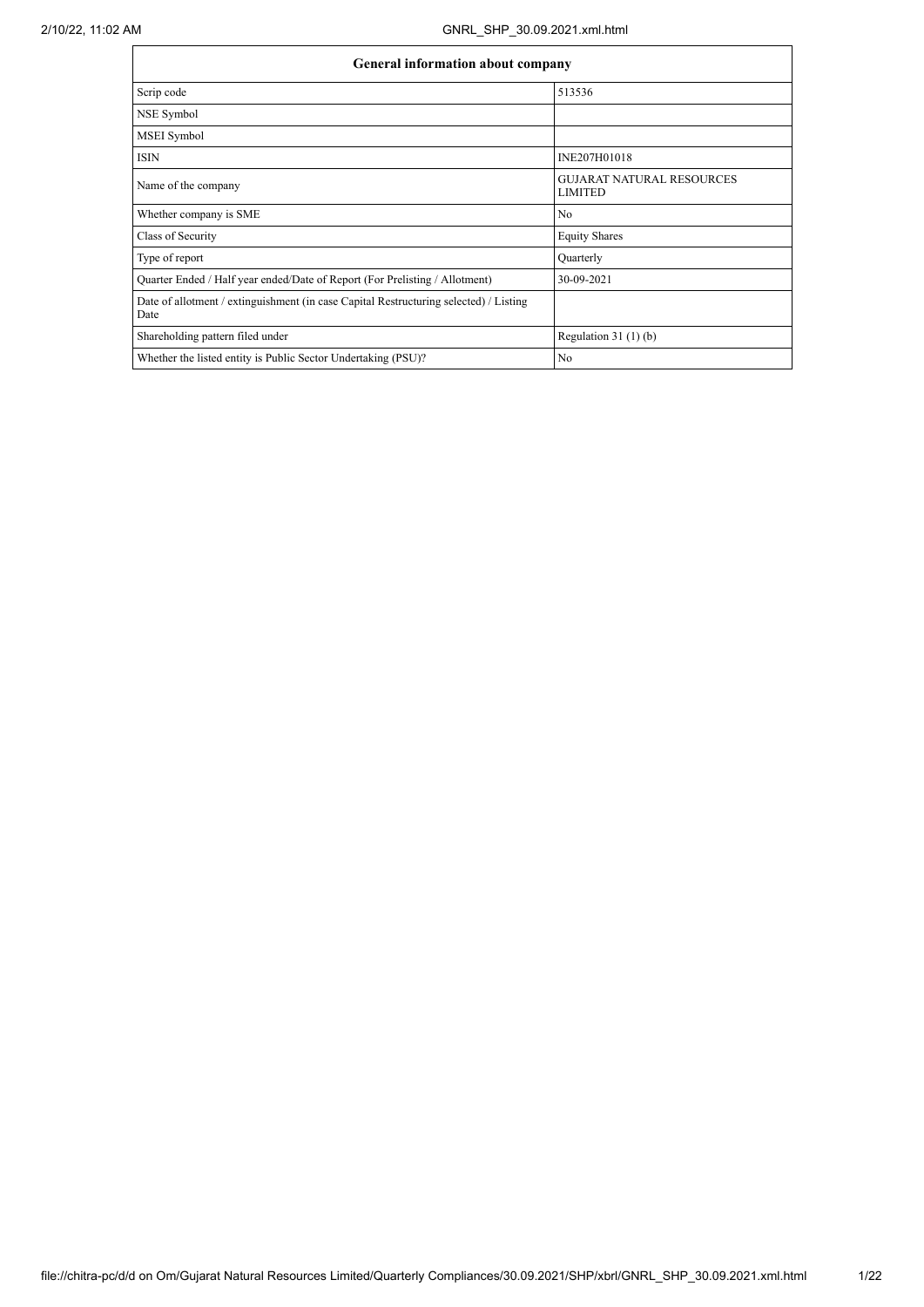|            | <b>Declaration</b>                                                                        |                |                                |                       |                             |  |  |  |
|------------|-------------------------------------------------------------------------------------------|----------------|--------------------------------|-----------------------|-----------------------------|--|--|--|
| Sr.<br>No. | Particular                                                                                | Yes/No         | Promoter and<br>Promoter Group | Public<br>shareholder | Non Promoter-<br>Non Public |  |  |  |
|            | Whether the Listed Entity has issued any partly paid up shares?                           | No.            | N <sub>0</sub>                 | N <sub>0</sub>        | N <sub>0</sub>              |  |  |  |
| 2          | Whether the Listed Entity has issued any Convertible Securities<br>റ                      | N <sub>0</sub> | N <sub>0</sub>                 | N <sub>0</sub>        | N <sub>0</sub>              |  |  |  |
| 3          | Whether the Listed Entity has issued any Warrants?                                        | Yes            | N <sub>0</sub>                 | Yes                   | N <sub>0</sub>              |  |  |  |
| 4          | Whether the Listed Entity has any shares against which<br>depository receipts are issued? | N <sub>0</sub> | N <sub>0</sub>                 | N <sub>0</sub>        | N <sub>0</sub>              |  |  |  |
| 5          | Whether the Listed Entity has any shares in locked-in?                                    | Yes            | Yes                            | Yes                   | N <sub>0</sub>              |  |  |  |
| 6          | Whether any shares held by promoters are pledge or otherwise<br>encumbered?               | N <sub>0</sub> | N <sub>0</sub>                 |                       |                             |  |  |  |
| 7          | Whether company has equity shares with differential voting<br>rights?                     | N <sub>0</sub> | N <sub>0</sub>                 | N <sub>0</sub>        | N <sub>0</sub>              |  |  |  |
| 8          | Whether the listed entity has any significant beneficial owner?                           | Yes            |                                |                       |                             |  |  |  |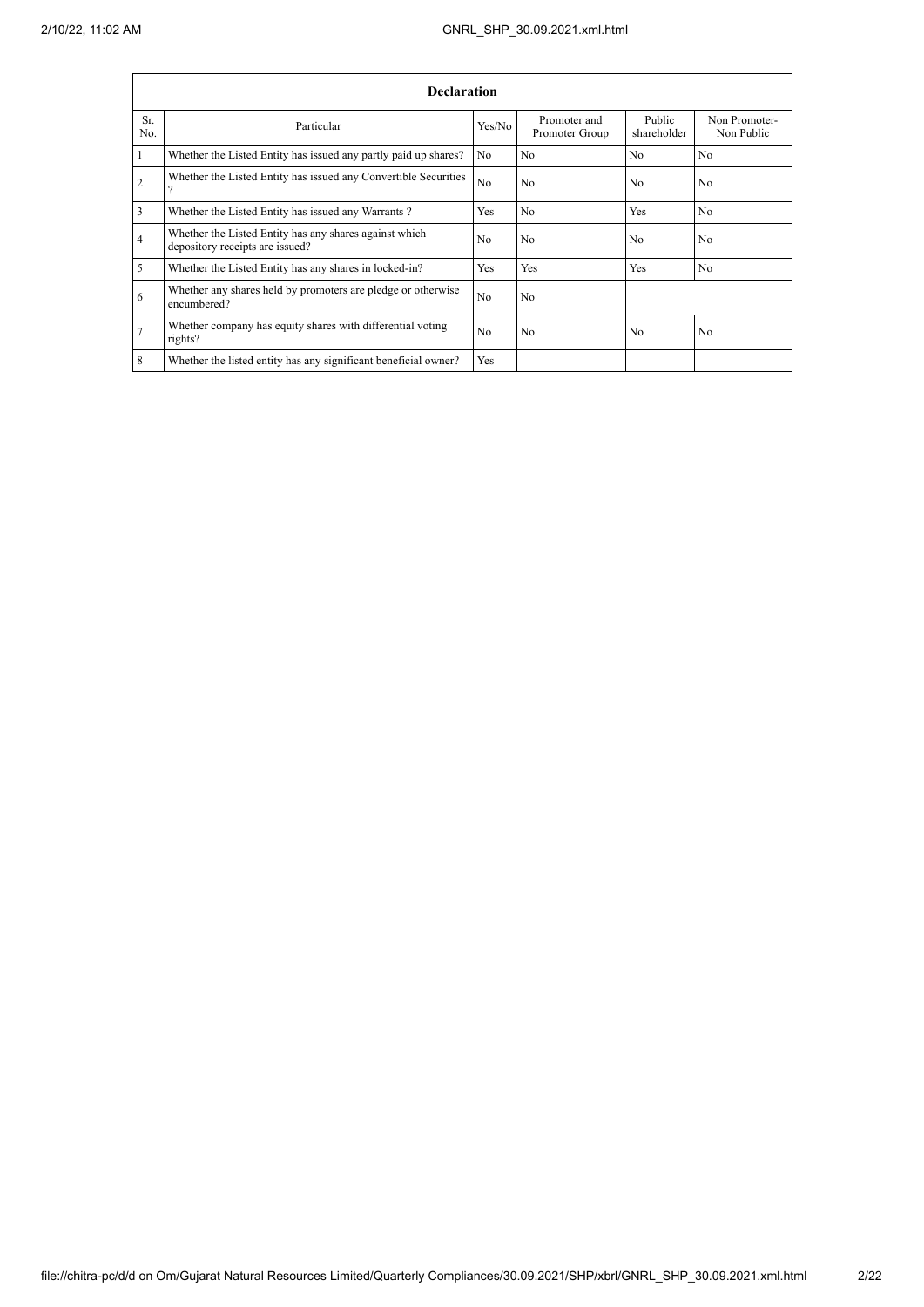$\mathbf{r}$ 

 $\overline{\phantom{a}}$ 

|                          | Table I - Summary Statement holding of specified securities |              |                       |                             |                          |                                            |                                                                            |                           |               |                                      |                     |
|--------------------------|-------------------------------------------------------------|--------------|-----------------------|-----------------------------|--------------------------|--------------------------------------------|----------------------------------------------------------------------------|---------------------------|---------------|--------------------------------------|---------------------|
|                          | Category                                                    | Nos. Of      | No. of<br>fully paid  | No. Of<br>Partly<br>paid-up | No. Of<br>shares         | Total nos.<br>shares                       | Shareholding as a<br>% of total no. of                                     | class of securities (IX)  |               | Number of Voting Rights held in each |                     |
| Category<br>$($ $\Gamma$ | of<br>shareholder                                           | shareholders | up equity             | equity                      | underlying<br>Depository | held (VII)<br>$= (IV) +$<br>$(V)$ + $(VI)$ | shares (calculated<br>as per SCRR,<br>1957) (VIII) As a<br>% of $(A+B+C2)$ | No of Voting (XIV) Rights |               |                                      | Total as a          |
| (II)                     |                                                             | (III)        | shares<br>held $(IV)$ | shares<br>held<br>(V)       | Receipts<br>(VI)         |                                            |                                                                            | Class eg:<br>X            | Class<br>eg:y | Total                                | $%$ of<br>$(A+B+C)$ |
| (A)                      | Promoter<br>&<br>Promoter<br>Group                          | 13           | 11795521              |                             |                          | 11795521                                   | 18.5                                                                       | 11795521                  |               | 11795521                             | 18.5                |
| (B)                      | Public                                                      | 3022         | 51956124              |                             |                          | 51956124                                   | 81.5                                                                       | 51956124                  |               | 51956124                             | 81.5                |
| (C)                      | Non<br>Promoter-<br>Non Public                              |              |                       |                             |                          |                                            |                                                                            |                           |               |                                      |                     |
| (C1)                     | <b>Shares</b><br>underlying<br><b>DRs</b>                   |              |                       |                             |                          |                                            |                                                                            |                           |               |                                      |                     |
| (C2)                     | Shares held<br>by<br>Employee<br>Trusts                     |              |                       |                             |                          |                                            |                                                                            |                           |               |                                      |                     |
|                          | Total                                                       | 3035         | 63751645              |                             |                          | 63751645                                   | 100                                                                        | 63751645                  |               | 63751645                             | 100                 |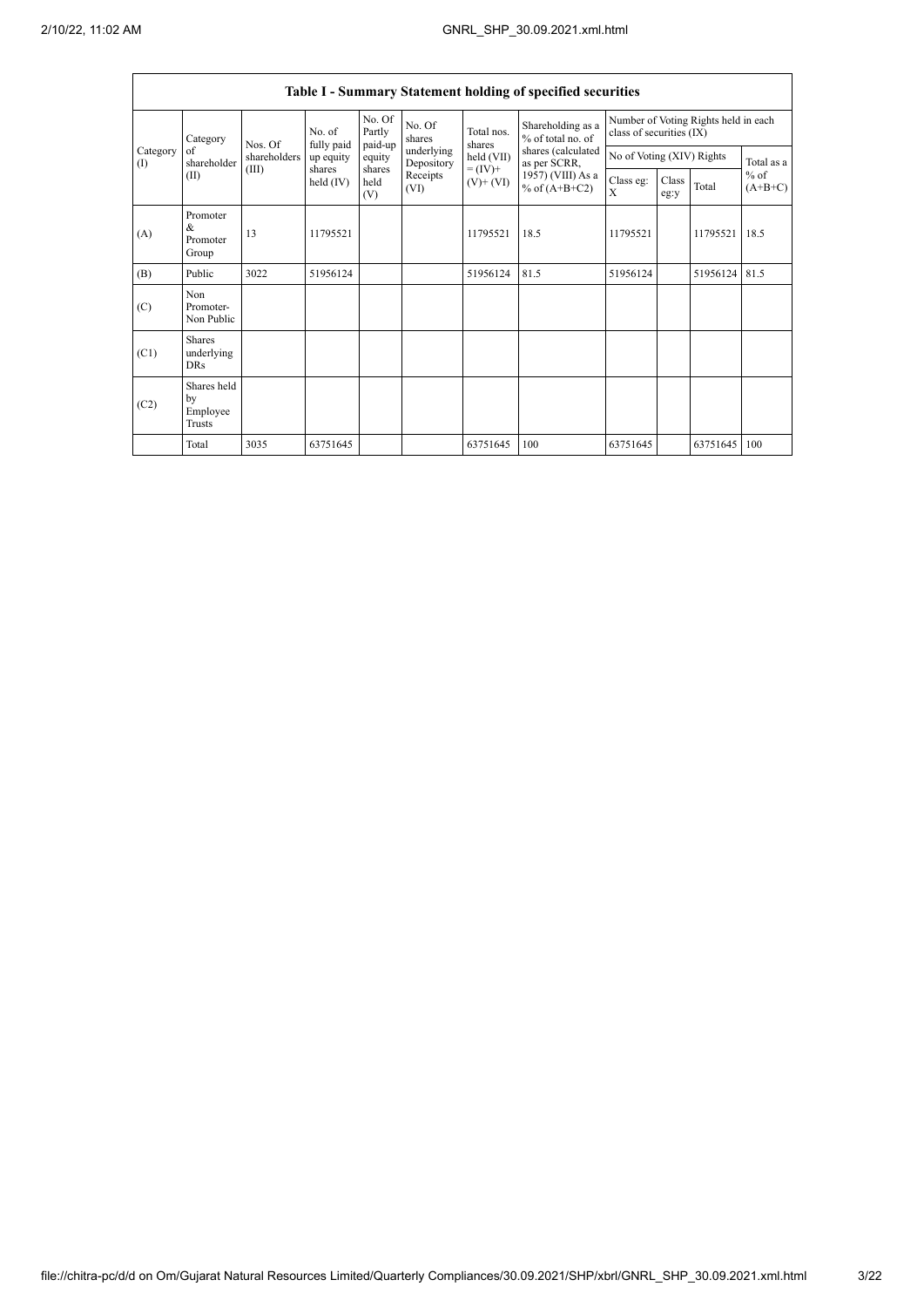|                 |                                                |                                                                                          |                                       |                                                                                                               | Table I - Summary Statement holding of specified securities                                                                                                                             |                                        |                                                                               |            |                                                  |                                |
|-----------------|------------------------------------------------|------------------------------------------------------------------------------------------|---------------------------------------|---------------------------------------------------------------------------------------------------------------|-----------------------------------------------------------------------------------------------------------------------------------------------------------------------------------------|----------------------------------------|-------------------------------------------------------------------------------|------------|--------------------------------------------------|--------------------------------|
| Category<br>(1) | Category<br>of<br>shareholder<br>(II)          | No. Of<br><b>Shares</b><br>Underlying<br>Outstanding<br>convertible<br>securities<br>(X) | No. of<br><b>Shares</b><br>Underlying | No. Of Shares<br>Underlying<br>Outstanding<br>convertible<br>securities and<br>No. Of<br>Warrants (Xi)<br>(a) | Shareholding, as a<br>% assuming full<br>conversion of<br>convertible<br>securities (as a<br>percentage of<br>diluted share<br>capital) $(XI)$ =<br>$(VII)+(X)$ As a %<br>of $(A+B+C2)$ | Number of<br>Locked in shares<br>(XII) | Number of<br><b>Shares</b><br>pledged or<br>otherwise<br>encumbered<br>(XIII) |            | Number of<br>equity shares<br>held in            |                                |
|                 |                                                |                                                                                          | Outstanding<br>Warrants<br>$(X_i)$    |                                                                                                               |                                                                                                                                                                                         | No. (a)                                | As a<br>$%$ of<br>total<br>Shares<br>held<br>(b)                              | No.<br>(a) | As a<br>$%$ of<br>total<br>Shares<br>held<br>(b) | dematerialized<br>form $(XIV)$ |
| (A)             | Promoter<br>$\&$<br>Promoter<br>Group          |                                                                                          |                                       |                                                                                                               | 14.7                                                                                                                                                                                    | 6500000                                | 55.11                                                                         |            |                                                  | 11795521                       |
| (B)             | Public                                         |                                                                                          | 16500000                              | 16500000                                                                                                      | 85.3                                                                                                                                                                                    | 7500000                                | 14.44                                                                         |            |                                                  | 51833016                       |
| (C)             | Non<br>Promoter-<br>Non Public                 |                                                                                          |                                       |                                                                                                               |                                                                                                                                                                                         |                                        |                                                                               |            |                                                  |                                |
| (C1)            | <b>Shares</b><br>underlying<br><b>DRs</b>      |                                                                                          |                                       |                                                                                                               |                                                                                                                                                                                         |                                        |                                                                               |            |                                                  |                                |
| (C2)            | Shares held<br>by<br>Employee<br><b>Trusts</b> |                                                                                          |                                       |                                                                                                               |                                                                                                                                                                                         |                                        |                                                                               |            |                                                  |                                |
|                 | Total                                          |                                                                                          | 16500000                              | 16500000                                                                                                      | 100                                                                                                                                                                                     | 14000000 21.96                         |                                                                               |            |                                                  | 63628537                       |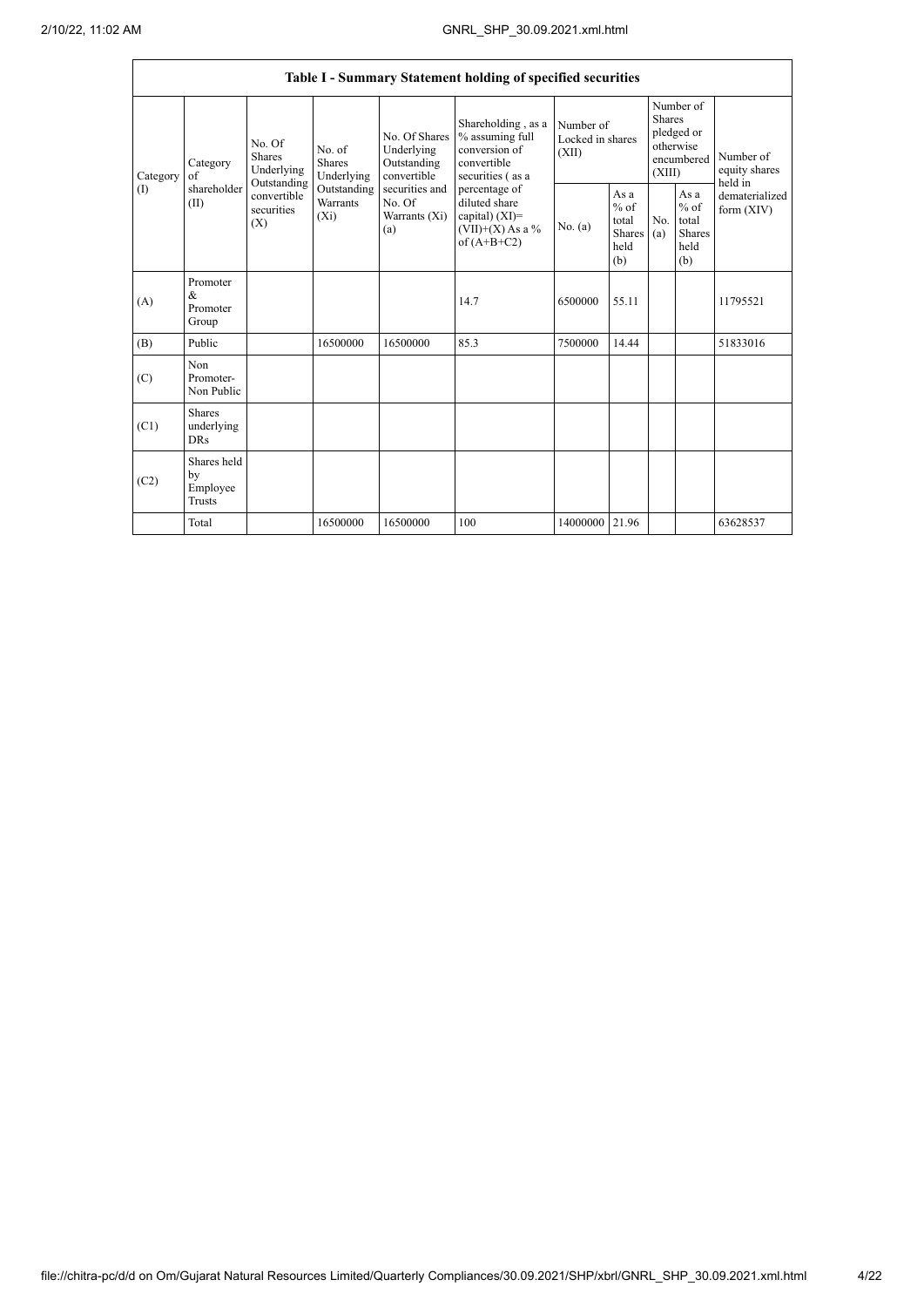$\mathbf{r}$ 

 $\overline{\phantom{a}}$ 

|                                                                                                | Table II - Statement showing shareholding pattern of the Promoter and Promoter Group                                |                                                                              |                                   |                                 |                                    |                             |                                                  |                           |               |                                      |                           |
|------------------------------------------------------------------------------------------------|---------------------------------------------------------------------------------------------------------------------|------------------------------------------------------------------------------|-----------------------------------|---------------------------------|------------------------------------|-----------------------------|--------------------------------------------------|---------------------------|---------------|--------------------------------------|---------------------------|
|                                                                                                |                                                                                                                     |                                                                              |                                   | No.<br><b>Of</b>                | No. Of                             | Total nos.                  | Shareholding<br>as a % of<br>total no. of        | class of securities (IX)  |               | Number of Voting Rights held in each |                           |
| Sr.                                                                                            | Category $\&$<br>Name of the<br>Shareholders (I)                                                                    | Nos. Of<br>shareholders                                                      | No. of<br>fully paid<br>up equity | Partly<br>paid-<br>up           | shares<br>underlying<br>Depository | shares<br>held<br>$(VII) =$ | shares<br>(calculated<br>as per                  | No of Voting (XIV) Rights |               |                                      | Total<br>as a $%$<br>of   |
|                                                                                                |                                                                                                                     | (III)                                                                        | shares<br>held (IV)               | equity<br>shares<br>held<br>(V) | Receipts<br>(VI)                   | $(IV)+$<br>$(V)$ + $(VI)$   | SCRR,<br>1957) (VIII)<br>As a % of<br>$(A+B+C2)$ | Class eg:<br>Х            | Class<br>eg:y | Total                                | Total<br>Voting<br>rights |
| A                                                                                              | Table II - Statement showing shareholding pattern of the Promoter and Promoter Group                                |                                                                              |                                   |                                 |                                    |                             |                                                  |                           |               |                                      |                           |
| (1)                                                                                            | Indian                                                                                                              |                                                                              |                                   |                                 |                                    |                             |                                                  |                           |               |                                      |                           |
| (a)                                                                                            | Individuals/Hindu<br>undivided Family                                                                               | 6                                                                            | 756621                            |                                 |                                    | 756621                      | 1.19                                             | 756621                    |               | 756621                               | 1.19                      |
| (d)                                                                                            | Any Other<br>(specify)                                                                                              | $\tau$                                                                       | 11038900                          |                                 |                                    | 11038900                    | 17.32                                            | 11038900                  |               | 11038900                             | 17.32                     |
| Sub-Total<br>(A)(1)                                                                            |                                                                                                                     | 13                                                                           | 11795521                          |                                 |                                    | 11795521                    | 18.5                                             | 11795521                  |               | 11795521                             | 18.5                      |
| (2)                                                                                            | Foreign                                                                                                             |                                                                              |                                   |                                 |                                    |                             |                                                  |                           |               |                                      |                           |
| Total<br>Shareholding<br>of Promoter<br>and<br>Promoter<br>Group $(A)=$<br>$(A)(1)+(A)$<br>(2) |                                                                                                                     | 13                                                                           | 11795521                          |                                 |                                    | 11795521                    | 18.5                                             | 11795521                  |               | 11795521                             | 18.5                      |
| B                                                                                              |                                                                                                                     | Table III - Statement showing shareholding pattern of the Public shareholder |                                   |                                 |                                    |                             |                                                  |                           |               |                                      |                           |
| (1)                                                                                            | Institutions                                                                                                        |                                                                              |                                   |                                 |                                    |                             |                                                  |                           |               |                                      |                           |
| (e)                                                                                            | Foreign Portfolio<br>Investors                                                                                      | $\mathbf{1}$                                                                 | 4357                              |                                 |                                    | 4357                        | 0.01                                             | 4357                      |               | 4357                                 | 0.01                      |
| Sub-Total<br>(B)(1)                                                                            |                                                                                                                     | 1                                                                            | 4357                              |                                 |                                    | 4357                        | 0.01                                             | 4357                      |               | 4357                                 | 0.01                      |
| (3)                                                                                            | Non-institutions                                                                                                    |                                                                              |                                   |                                 |                                    |                             |                                                  |                           |               |                                      |                           |
| (a(i))                                                                                         | Individuals -<br>i.Individual<br>shareholders<br>holding nominal<br>share capital up<br>to Rs. 2 lakhs.             | 2847                                                                         | 1658607                           |                                 |                                    | 1658607                     | 2.6                                              | 1658607                   |               | 1658607                              | 2.6                       |
| (a(ii))                                                                                        | Individuals - ii.<br>Individual<br>shareholders<br>holding nominal<br>share capital in<br>excess of Rs. 2<br>lakhs. | 35                                                                           | 4641745                           |                                 |                                    | 4641745                     | 7.28                                             | 4641745                   |               | 4641745                              | 7.28                      |
| (e)                                                                                            | Any Other<br>(specify)                                                                                              | 139                                                                          | 45651415                          |                                 |                                    | 45651415                    | 71.61                                            | 45651415                  |               | 45651415                             | 71.61                     |
| Sub-Total<br>(B)(3)                                                                            |                                                                                                                     | 3021                                                                         | 51951767                          |                                 |                                    | 51951767                    | 81.49                                            | 51951767                  |               | 51951767                             | 81.49                     |
| <b>Total Public</b><br>Shareholding<br>$(B)=(B)(1)+$<br>$(B)(2)+(B)$<br>(3)                    |                                                                                                                     | 3022                                                                         | 51956124                          |                                 |                                    | 51956124 81.5               |                                                  | 51956124                  |               | 51956124 81.5                        |                           |
| $\mathbf C$                                                                                    | Table IV - Statement showing shareholding pattern of the Non Promoter- Non Public shareholder                       |                                                                              |                                   |                                 |                                    |                             |                                                  |                           |               |                                      |                           |
| Total (<br>$A+B+C2$ )                                                                          |                                                                                                                     | 3035                                                                         | 63751645                          |                                 |                                    | 63751645                    | 100                                              | 63751645                  |               | 63751645                             | 100                       |
| Total<br>$(A+B+C)$                                                                             |                                                                                                                     | 3035                                                                         | 63751645                          |                                 |                                    | 63751645                    | 100                                              | 63751645                  |               | 63751645                             | 100                       |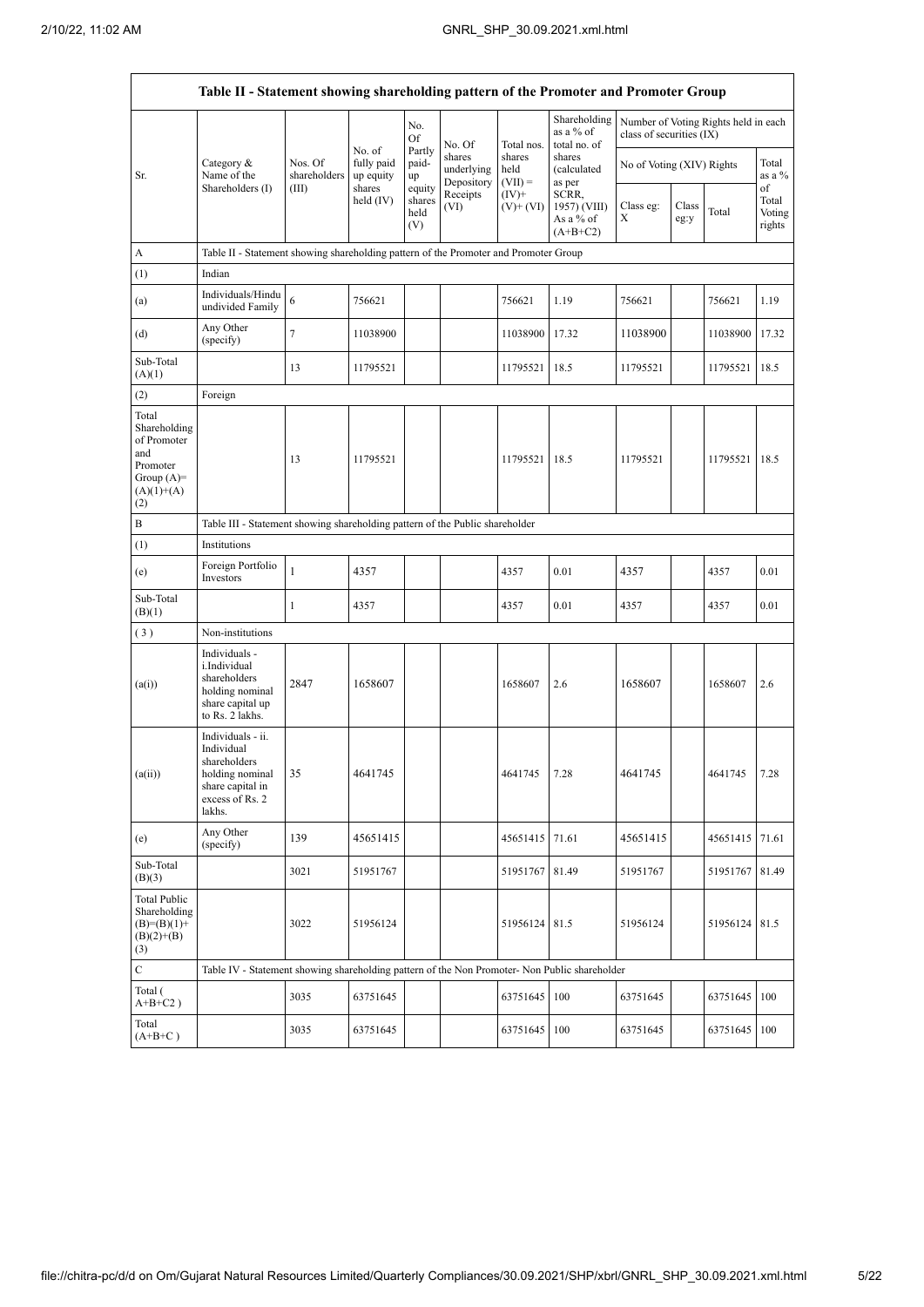|                                                                                         |                                                      |                                       |                                                           | Table II - Statement showing shareholding pattern of the Promoter and Promoter Group          |                                        |                                                         |                                                                               |                                                         |                                       |
|-----------------------------------------------------------------------------------------|------------------------------------------------------|---------------------------------------|-----------------------------------------------------------|-----------------------------------------------------------------------------------------------|----------------------------------------|---------------------------------------------------------|-------------------------------------------------------------------------------|---------------------------------------------------------|---------------------------------------|
| Sr.                                                                                     | No. Of<br><b>Shares</b><br>Underlying<br>Outstanding | No. of<br><b>Shares</b><br>Underlying | No. Of Shares<br>Underlying<br>Outstanding<br>convertible | Shareholding, as a %<br>assuming full<br>conversion of<br>convertible securities (            | Number of<br>Locked in shares<br>(XII) |                                                         | Number of<br><b>Shares</b><br>pledged or<br>otherwise<br>encumbered<br>(XIII) |                                                         | Number of<br>equity shares<br>held in |
|                                                                                         | convertible<br>securities<br>(X)                     | Outstanding<br>Warrants<br>$(X_i)$    | securities and<br>No. Of<br>Warrants (Xi)<br>(a)          | as a percentage of<br>diluted share capital)<br>$(XI) = (VII)+(X) As a %$<br>of $(A+B+C2)$    | No. (a)                                | As a<br>$%$ of<br>total<br><b>Shares</b><br>held<br>(b) | No.<br>(a)                                                                    | As a<br>$%$ of<br>total<br><b>Shares</b><br>held<br>(b) | dematerialized<br>form (XIV)          |
| A                                                                                       |                                                      |                                       |                                                           | Table II - Statement showing shareholding pattern of the Promoter and Promoter Group          |                                        |                                                         |                                                                               |                                                         |                                       |
| (1)                                                                                     | Indian                                               |                                       |                                                           |                                                                                               |                                        |                                                         |                                                                               |                                                         |                                       |
| (a)                                                                                     |                                                      |                                       |                                                           | 0.94                                                                                          | $\boldsymbol{0}$                       | $\boldsymbol{0}$                                        |                                                                               |                                                         | 756621                                |
| (d)                                                                                     |                                                      |                                       |                                                           | 13.76                                                                                         | 6500000                                | 58.88                                                   |                                                                               |                                                         | 11038900                              |
| Sub-Total (A)<br>(1)                                                                    |                                                      |                                       |                                                           | 14.7                                                                                          | 6500000                                | 55.11                                                   |                                                                               |                                                         | 11795521                              |
| (2)                                                                                     | Foreign                                              |                                       |                                                           |                                                                                               |                                        |                                                         |                                                                               |                                                         |                                       |
| Total<br>Shareholding<br>of Promoter<br>and Promoter<br>Group $(A)=$<br>$(A)(1)+(A)(2)$ |                                                      |                                       |                                                           | 14.7                                                                                          | 6500000                                | 55.11                                                   |                                                                               |                                                         | 11795521                              |
| B                                                                                       |                                                      |                                       |                                                           | Table III - Statement showing shareholding pattern of the Public shareholder                  |                                        |                                                         |                                                                               |                                                         |                                       |
| (1)                                                                                     | Institutions                                         |                                       |                                                           |                                                                                               |                                        |                                                         |                                                                               |                                                         |                                       |
| (e)                                                                                     |                                                      | $\mathbf{0}$                          | $\mathbf{0}$                                              | 0.01                                                                                          | $\mathbf{0}$                           | $\mathbf{0}$                                            |                                                                               |                                                         | 4357                                  |
| Sub-Total (B)<br>(1)                                                                    |                                                      | $\mathbf{0}$                          | $\overline{0}$                                            | 0.01                                                                                          | $\mathbf{0}$                           | $\mathbf{0}$                                            |                                                                               |                                                         | 4357                                  |
| (3)                                                                                     | Non-institutions                                     |                                       |                                                           |                                                                                               |                                        |                                                         |                                                                               |                                                         |                                       |
| (a(i))                                                                                  |                                                      | 9000000                               | 9000000                                                   | 13.28                                                                                         | $\mathbf{0}$                           | $\mathbf{0}$                                            |                                                                               |                                                         | 1561499                               |
| (a(ii))                                                                                 |                                                      | $\theta$                              | $\boldsymbol{0}$                                          | 5.78                                                                                          | $\theta$                               | $\theta$                                                |                                                                               |                                                         | 4615745                               |
| (e)                                                                                     |                                                      | 7500000                               | 7500000                                                   | 66.23                                                                                         | 7500000                                | 16.43                                                   |                                                                               |                                                         | 45651415                              |
| Sub-Total (B)<br>(3)                                                                    |                                                      | 16500000                              | 16500000                                                  | 85.3                                                                                          | 7500000                                | 14.44                                                   |                                                                               |                                                         | 51828659                              |
| <b>Total Public</b><br>Shareholding<br>$(B)=(B)(1)+$<br>$(B)(2)+(B)(3)$                 |                                                      | 16500000                              | 16500000                                                  | 85.3                                                                                          | 7500000                                | 14.44                                                   |                                                                               |                                                         | 51833016                              |
| $\overline{C}$                                                                          |                                                      |                                       |                                                           | Table IV - Statement showing shareholding pattern of the Non Promoter- Non Public shareholder |                                        |                                                         |                                                                               |                                                         |                                       |
| Total (<br>$A+B+C2$ )                                                                   |                                                      | 16500000                              | 16500000                                                  | 100                                                                                           | 14000000 21.96                         |                                                         |                                                                               |                                                         | 63628537                              |
| Total<br>$(A+B+C)$                                                                      |                                                      | 16500000                              | 16500000                                                  | 100                                                                                           | 14000000 21.96                         |                                                         |                                                                               |                                                         | 63628537                              |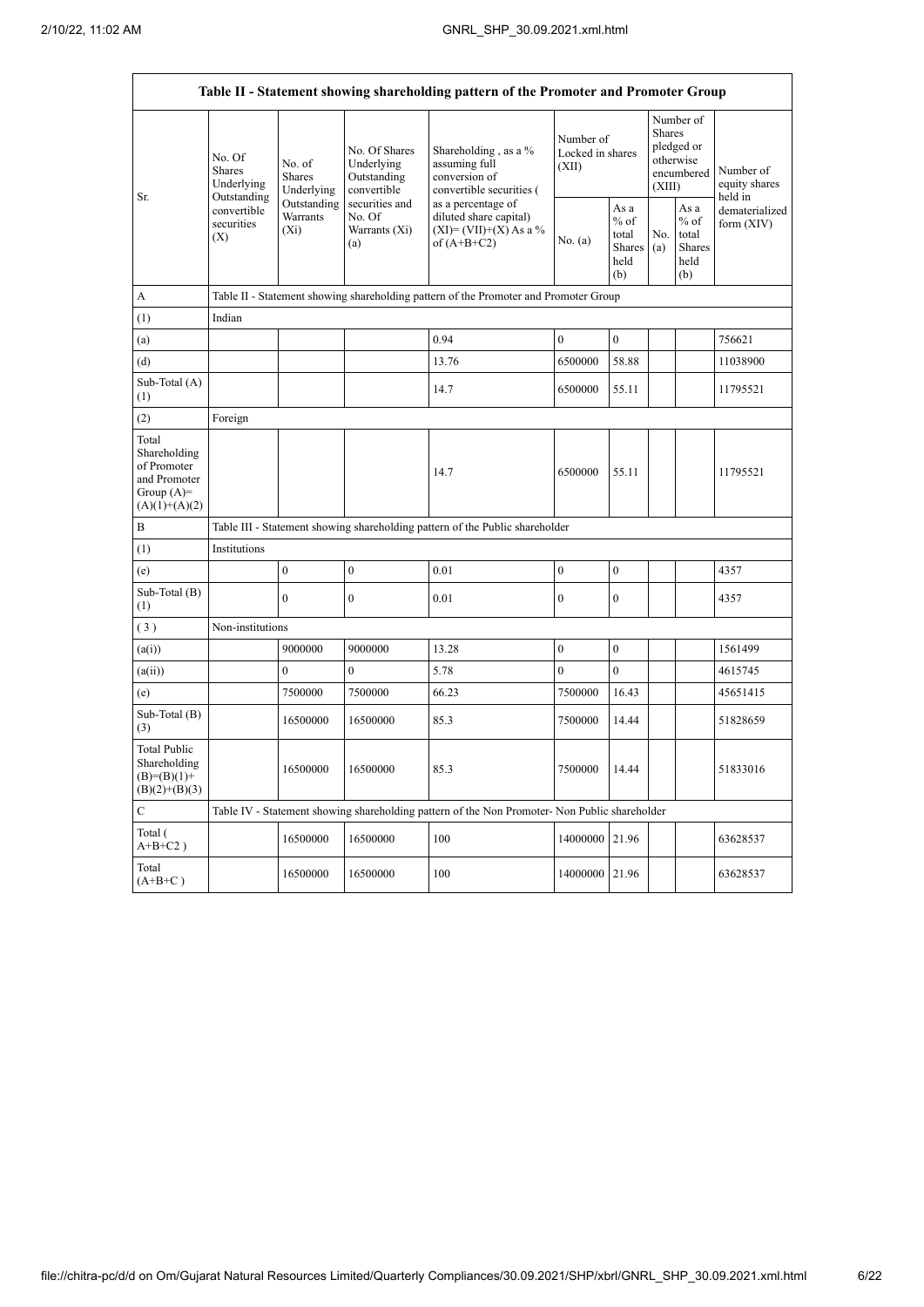|                                                                                                                                                                                            | Individuals/Hindu undivided Family           |                                                               |                                                 |                                             |                                      |                                    |  |  |  |
|--------------------------------------------------------------------------------------------------------------------------------------------------------------------------------------------|----------------------------------------------|---------------------------------------------------------------|-------------------------------------------------|---------------------------------------------|--------------------------------------|------------------------------------|--|--|--|
| Searial No.                                                                                                                                                                                | $\mathbf{1}$                                 | $\overline{c}$                                                | 3                                               | $\overline{4}$                              | 5                                    | 6                                  |  |  |  |
| Name of the<br>Shareholders (I)                                                                                                                                                            | <b>PAYAL</b><br><b>SHALIN</b><br><b>SHAH</b> | <b>ASHOK</b><br><b>CHINUBHAI</b><br><b>SHAH</b>               | <b>MALAV</b><br><b>AJITBHAI</b><br><b>MEHTA</b> | <b>LEENA</b><br><b>ASHOK</b><br><b>SHAH</b> | <b>JAYSHREEBEN</b><br>AJITBHAI MEHTA | <b>SHALIN</b><br><b>ASHOK SHAH</b> |  |  |  |
| PAN(II)                                                                                                                                                                                    | AAAPN9171D                                   | AFGPS2827G                                                    | ACBPM6865G                                      | AFGPS2826H                                  | AAYPM2755L                           | AEQPS9910M                         |  |  |  |
| No. of fully paid<br>up equity shares<br>held (IV)                                                                                                                                         | 565000                                       | 125100                                                        | 48000                                           | 9700                                        | 8421                                 | 400                                |  |  |  |
| No. Of Partly paid-<br>up equity shares<br>held (V)                                                                                                                                        |                                              |                                                               |                                                 |                                             |                                      |                                    |  |  |  |
| No. Of shares<br>underlying<br>Depository<br>Receipts (VI)                                                                                                                                 |                                              |                                                               |                                                 |                                             |                                      |                                    |  |  |  |
| Total nos. shares<br>held $(VII) = (IV) +$<br>$(V)$ + $(VI)$                                                                                                                               | 565000                                       | 125100                                                        | 48000                                           | 9700                                        | 8421                                 | 400                                |  |  |  |
| Shareholding as a<br>% of total no. of<br>shares (calculated<br>as per SCRR,<br>1957) (VIII) As a<br>% of $(A+B+C2)$                                                                       | 0.89                                         | 0.2                                                           | 0.08                                            | 0.02                                        | 0.01                                 | $\boldsymbol{0}$                   |  |  |  |
|                                                                                                                                                                                            |                                              | Number of Voting Rights held in each class of securities (IX) |                                                 |                                             |                                      |                                    |  |  |  |
| Class eg: $X$                                                                                                                                                                              | 565000                                       | 125100                                                        | 48000                                           | 9700                                        | 8421                                 | 400                                |  |  |  |
| Class eg:y                                                                                                                                                                                 |                                              |                                                               |                                                 |                                             |                                      |                                    |  |  |  |
| Total                                                                                                                                                                                      | 565000                                       | 125100                                                        | 48000                                           | 9700                                        | 8421                                 | 400                                |  |  |  |
| Total as a % of<br>Total Voting rights                                                                                                                                                     | 0.89                                         | 0.2                                                           | 0.08                                            | 0.02                                        | 0.01                                 | $\boldsymbol{0}$                   |  |  |  |
| No. Of Shares<br>Underlying<br>Outstanding<br>convertible<br>securities $(X)$                                                                                                              |                                              |                                                               |                                                 |                                             |                                      |                                    |  |  |  |
| No. of Shares<br>Underlying<br>Outstanding<br>Warrants (Xi)                                                                                                                                |                                              |                                                               |                                                 |                                             |                                      |                                    |  |  |  |
| No. Of Shares<br>Underlying<br>Outstanding<br>convertible<br>securities and No.<br>Of Warrants (Xi)<br>(a)                                                                                 |                                              |                                                               |                                                 |                                             |                                      |                                    |  |  |  |
| Shareholding, as a<br>% assuming full<br>conversion of<br>convertible<br>securities (as a<br>percentage of<br>diluted share<br>capital) $(XI)=$<br>$(VII)+(Xi)(a) As a$<br>% of $(A+B+C2)$ | 0.7                                          | 0.16                                                          | 0.06                                            | 0.01                                        | 0.01                                 | $\mathbf{0}$                       |  |  |  |
| Number of Locked in shares (XII)                                                                                                                                                           |                                              |                                                               |                                                 |                                             |                                      |                                    |  |  |  |
| No. (a)                                                                                                                                                                                    | $\boldsymbol{0}$                             | $\boldsymbol{0}$                                              | $\boldsymbol{0}$                                | $\boldsymbol{0}$                            | $\boldsymbol{0}$                     | $\boldsymbol{0}$                   |  |  |  |
| As a % of total<br>Shares held (b)                                                                                                                                                         | $\theta$                                     | $\overline{0}$                                                | $\overline{0}$                                  | $\mathbf{0}$                                | $\boldsymbol{0}$                     | $\mathbf{0}$                       |  |  |  |
|                                                                                                                                                                                            |                                              | Number of Shares pledged or otherwise encumbered (XIII)       |                                                 |                                             |                                      |                                    |  |  |  |
| No. $(a)$                                                                                                                                                                                  |                                              |                                                               |                                                 |                                             |                                      |                                    |  |  |  |
| As a % of total<br>Shares held (b)                                                                                                                                                         |                                              |                                                               |                                                 |                                             |                                      |                                    |  |  |  |
| Number of equity<br>shares held in<br>dematerialized<br>form $(XIV)$                                                                                                                       | 565000                                       | 125100                                                        | 48000                                           | 9700                                        | 8421                                 | 400                                |  |  |  |
| Reason for not providing PAN                                                                                                                                                               |                                              |                                                               |                                                 |                                             |                                      |                                    |  |  |  |
| Reason for not<br>providing PAN                                                                                                                                                            |                                              |                                                               |                                                 |                                             |                                      |                                    |  |  |  |
| Shareholder type                                                                                                                                                                           | Promoter<br>Group                            | Promoter                                                      | Promoter                                        | Promoter<br>Group                           | Promoter Group                       | Promoter                           |  |  |  |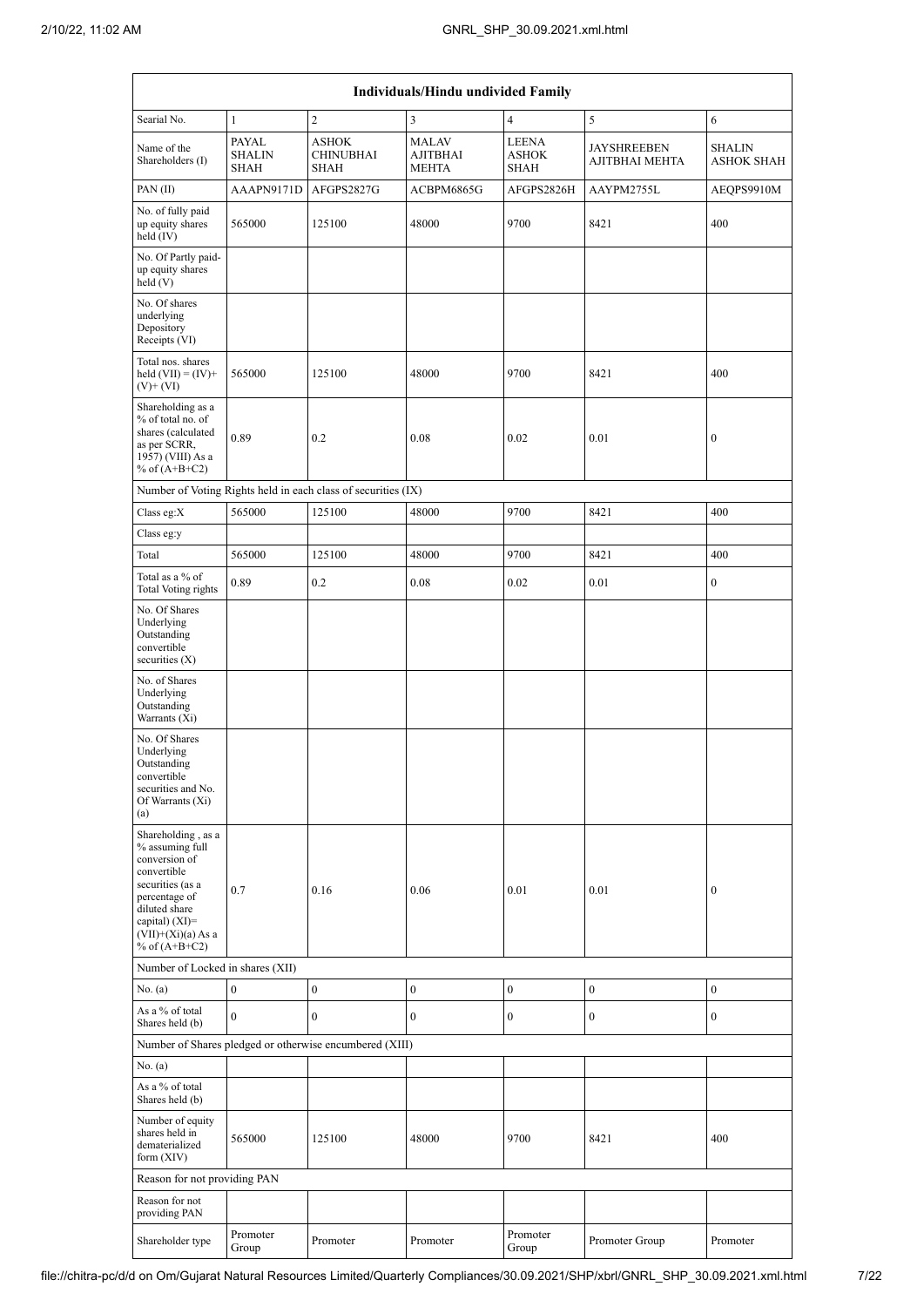|                                                                                                                                                                                          | Individuals/Hindu undivided Family                            |  |  |  |  |  |  |
|------------------------------------------------------------------------------------------------------------------------------------------------------------------------------------------|---------------------------------------------------------------|--|--|--|--|--|--|
| Searial No.                                                                                                                                                                              |                                                               |  |  |  |  |  |  |
| Name of the<br>Shareholders (I)                                                                                                                                                          | Click here to go back                                         |  |  |  |  |  |  |
| PAN(II)                                                                                                                                                                                  | Total                                                         |  |  |  |  |  |  |
| No. of fully paid<br>up equity shares<br>held (IV)                                                                                                                                       | 756621                                                        |  |  |  |  |  |  |
| No. Of Partly paid-<br>up equity shares<br>held(V)                                                                                                                                       |                                                               |  |  |  |  |  |  |
| No. Of shares<br>underlying<br>Depository<br>Receipts (VI)                                                                                                                               |                                                               |  |  |  |  |  |  |
| Total nos. shares<br>held $(VII) = (IV) +$<br>$(V)$ + $(VI)$                                                                                                                             | 756621                                                        |  |  |  |  |  |  |
| Shareholding as a<br>% of total no. of<br>shares (calculated<br>as per SCRR,<br>1957) (VIII) As a<br>% of $(A+B+C2)$                                                                     | 1.19                                                          |  |  |  |  |  |  |
|                                                                                                                                                                                          | Number of Voting Rights held in each class of securities (IX) |  |  |  |  |  |  |
| Class eg:X                                                                                                                                                                               | 756621                                                        |  |  |  |  |  |  |
| Class eg:y                                                                                                                                                                               |                                                               |  |  |  |  |  |  |
| Total                                                                                                                                                                                    | 756621                                                        |  |  |  |  |  |  |
| Total as a % of<br><b>Total Voting rights</b>                                                                                                                                            | 1.19                                                          |  |  |  |  |  |  |
| No. Of Shares<br>Underlying<br>Outstanding<br>convertible<br>securities $(X)$                                                                                                            |                                                               |  |  |  |  |  |  |
| No. of Shares<br>Underlying<br>Outstanding<br>Warrants (Xi)                                                                                                                              |                                                               |  |  |  |  |  |  |
| No. Of Shares<br>Underlying<br>Outstanding<br>convertible<br>securities and No.<br>Of Warrants (Xi)<br>(a)                                                                               |                                                               |  |  |  |  |  |  |
| Shareholding, as a<br>% assuming full<br>conversion of<br>convertible<br>securities (as a<br>percentage of<br>diluted share<br>capital) (XI)=<br>$(VII)+(Xi)(a) As a$<br>% of $(A+B+C2)$ | 0.94                                                          |  |  |  |  |  |  |
| Number of Locked in shares (XII)                                                                                                                                                         |                                                               |  |  |  |  |  |  |
| No. $(a)$                                                                                                                                                                                | $\boldsymbol{0}$                                              |  |  |  |  |  |  |
| As a % of total<br>Shares held (b)                                                                                                                                                       | $\boldsymbol{0}$                                              |  |  |  |  |  |  |
|                                                                                                                                                                                          | Number of Shares pledged or otherwise encumbered (XIII)       |  |  |  |  |  |  |
| No. (a)                                                                                                                                                                                  |                                                               |  |  |  |  |  |  |
| As a % of total<br>Shares held (b)                                                                                                                                                       |                                                               |  |  |  |  |  |  |
| Number of equity<br>shares held in<br>dematerialized<br>form (XIV)                                                                                                                       | 756621                                                        |  |  |  |  |  |  |
| Reason for not providing PAN                                                                                                                                                             |                                                               |  |  |  |  |  |  |
| Reason for not<br>providing PAN                                                                                                                                                          |                                                               |  |  |  |  |  |  |
| Shareholder type                                                                                                                                                                         |                                                               |  |  |  |  |  |  |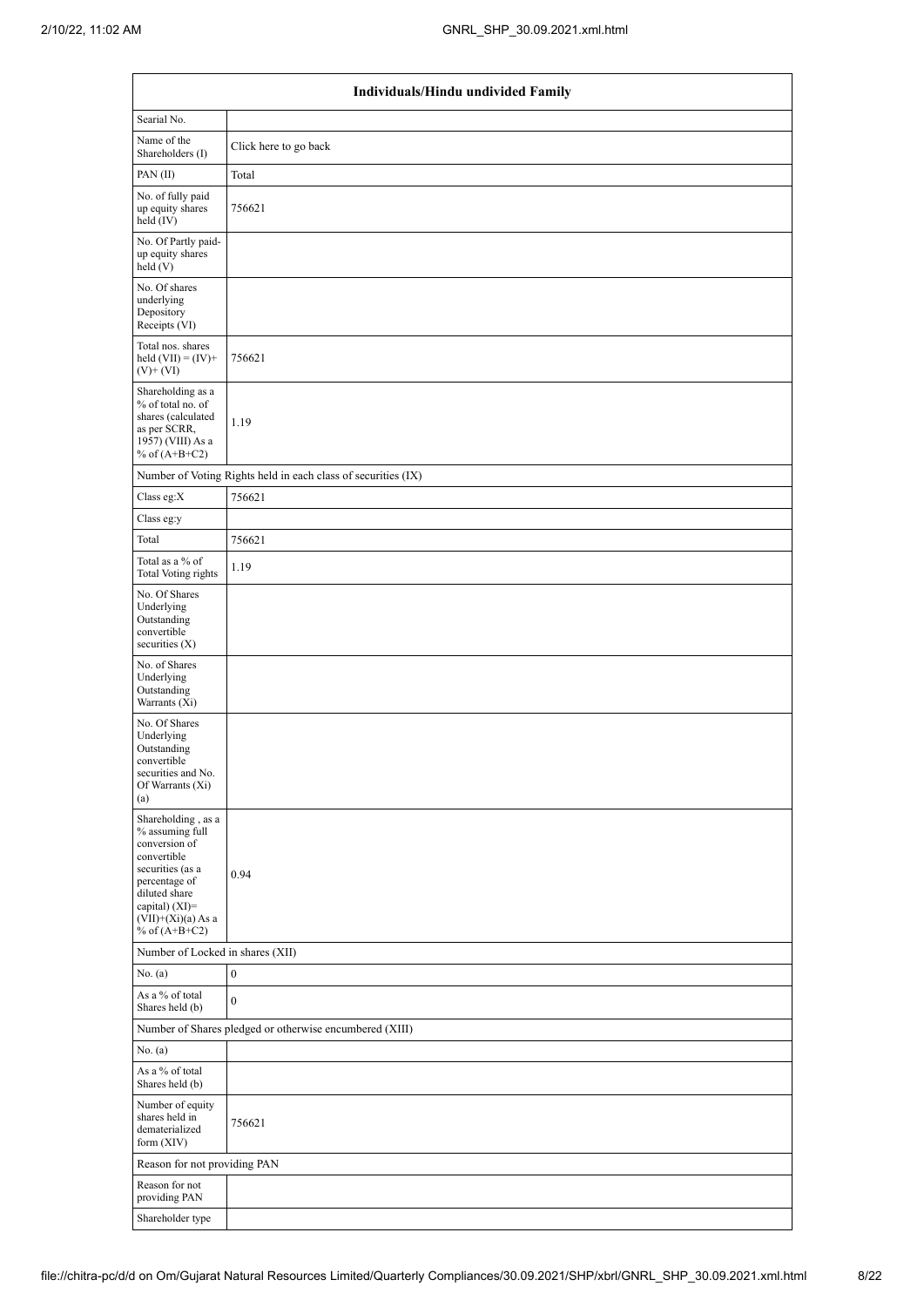|                                                                                                                                                                                                | Any Other (specify)                                                                                      |                                                                  |                                                                      |                                                                                                              |                                                                                                   |                                                                    |                                                                      |  |
|------------------------------------------------------------------------------------------------------------------------------------------------------------------------------------------------|----------------------------------------------------------------------------------------------------------|------------------------------------------------------------------|----------------------------------------------------------------------|--------------------------------------------------------------------------------------------------------------|---------------------------------------------------------------------------------------------------|--------------------------------------------------------------------|----------------------------------------------------------------------|--|
| Searial No.                                                                                                                                                                                    | $\mathbf{1}$                                                                                             | $\overline{c}$                                                   | $\mathfrak{Z}$                                                       | 4                                                                                                            | 5                                                                                                 | 6                                                                  | $\tau$                                                               |  |
| Category                                                                                                                                                                                       | <b>Bodies</b><br>Corporate                                                                               | <b>Bodies</b><br>Corporate                                       | <b>Bodies</b><br>Corporate                                           | <b>Bodies Corporate</b>                                                                                      | <b>Bodies</b><br>Corporate                                                                        | <b>Bodies</b><br>Corporate                                         | <b>Bodies</b><br>Corporate                                           |  |
| Name of the<br>Shareholders<br>(I)                                                                                                                                                             | INFINIUM<br><b>NATURAL</b><br><b>RESOURCES</b><br><b>INVESTMENTS</b><br><b>PRIVATE</b><br><b>LIMITED</b> | <b>TIW</b><br><b>SYSTEMS</b><br><b>PRIVATE</b><br><b>LIMITED</b> | <b>INFINIUM</b><br><b>MOTORS</b><br><b>PRIVATE</b><br><b>LIMITED</b> | <b>ADVANCED</b><br><b>ENERGY</b><br><b>RESOURCES &amp;</b><br>MANAGEMENT<br><b>PRIVATE</b><br><b>LIMITED</b> | <b>SHREE</b><br><b>GHANTA</b><br><b>KARNA</b><br><b>ROLLING</b><br><b>MILLS PVT</b><br><b>LTD</b> | <b>TANYA</b><br><b>ESTATES</b><br><b>PRIVATE</b><br><b>LIMITED</b> | <b>ASHNISHA</b><br><b>ALLOYS</b><br><b>PRIVATE</b><br><b>LIMITED</b> |  |
| PAN(II)                                                                                                                                                                                        | AABCI9487R                                                                                               | AACCT8303L                                                       | AAACI4684B                                                           | AAGCA7788J                                                                                                   | AACCS6850M                                                                                        | AADCT7220M                                                         | AAJCA1606O                                                           |  |
| No. of the<br>Shareholders<br>(I)                                                                                                                                                              | 1                                                                                                        | $\mathbf{1}$                                                     | 1                                                                    | 1                                                                                                            | $\mathbf{1}$                                                                                      | 1                                                                  | 1                                                                    |  |
| No. of fully<br>paid up equity<br>shares held<br>(IV)                                                                                                                                          | 6800000                                                                                                  | 1555000                                                          | 1000000                                                              | 530000                                                                                                       | 505000                                                                                            | 350000                                                             | 298900                                                               |  |
| No. Of Partly<br>paid-up equity<br>shares held (V)                                                                                                                                             |                                                                                                          |                                                                  |                                                                      |                                                                                                              |                                                                                                   |                                                                    |                                                                      |  |
| No. Of shares<br>underlying<br>Depository<br>Receipts (VI)                                                                                                                                     |                                                                                                          |                                                                  |                                                                      |                                                                                                              |                                                                                                   |                                                                    |                                                                      |  |
| Total nos.<br>shares held<br>$(VII) = (IV) +$<br>$(V)$ + $(VI)$                                                                                                                                | 6800000                                                                                                  | 1555000                                                          | 1000000                                                              | 530000                                                                                                       | 505000                                                                                            | 350000                                                             | 298900                                                               |  |
| Shareholding<br>as a % of total<br>no. of shares<br>(calculated as<br>per SCRR,<br>1957) (VIII) As<br>a % of<br>$(A+B+C2)$                                                                     | 10.67                                                                                                    | 2.44                                                             | 1.57                                                                 | 0.83                                                                                                         | 0.79                                                                                              | 0.55                                                               | 0.47                                                                 |  |
|                                                                                                                                                                                                | Number of Voting Rights held in each class of securities (IX)                                            |                                                                  |                                                                      |                                                                                                              |                                                                                                   |                                                                    |                                                                      |  |
| Class eg: X                                                                                                                                                                                    | 6800000                                                                                                  | 1555000                                                          | 1000000                                                              | 530000                                                                                                       | 505000                                                                                            | 350000                                                             | 298900                                                               |  |
| Class eg:y                                                                                                                                                                                     |                                                                                                          |                                                                  |                                                                      |                                                                                                              |                                                                                                   |                                                                    |                                                                      |  |
| Total<br>Total as a % of<br><b>Total Voting</b><br>rights                                                                                                                                      | 6800000<br>10.67                                                                                         | 1555000<br>2.44                                                  | 1000000<br>1.57                                                      | 530000<br>0.83                                                                                               | 505000<br>0.79                                                                                    | 350000<br>0.55                                                     | 298900<br>0.47                                                       |  |
| No. Of Shares<br>Underlying<br>Outstanding<br>convertible<br>securities $(X)$                                                                                                                  |                                                                                                          |                                                                  |                                                                      |                                                                                                              |                                                                                                   |                                                                    |                                                                      |  |
| No. of Shares<br>Underlying<br>Outstanding<br>Warrants (Xi)                                                                                                                                    |                                                                                                          |                                                                  |                                                                      |                                                                                                              |                                                                                                   |                                                                    |                                                                      |  |
| No. Of Shares<br>Underlying<br>Outstanding<br>convertible<br>securities and<br>No. Of<br>Warrants (Xi)<br>(a)                                                                                  |                                                                                                          |                                                                  |                                                                      |                                                                                                              |                                                                                                   |                                                                    |                                                                      |  |
| Shareholding,<br>as a %<br>assuming full<br>conversion of<br>convertible<br>securities (as a<br>percentage of<br>diluted share<br>capital) $(XI)=$<br>$(VII)+(X)$ As a<br>$%$ of<br>$(A+B+C2)$ | 8.47                                                                                                     | 1.94                                                             | 1.25                                                                 | 0.66                                                                                                         | 0.63                                                                                              | 0.44                                                               | 0.37                                                                 |  |
|                                                                                                                                                                                                | Number of Locked in shares (XII)                                                                         |                                                                  |                                                                      |                                                                                                              |                                                                                                   |                                                                    |                                                                      |  |
| No. $(a)$                                                                                                                                                                                      | 6500000                                                                                                  | $\boldsymbol{0}$                                                 | $\boldsymbol{0}$                                                     | $\boldsymbol{0}$                                                                                             | $\boldsymbol{0}$                                                                                  | $\boldsymbol{0}$                                                   | $\boldsymbol{0}$                                                     |  |
| As a % of total<br>Shares held (b)                                                                                                                                                             | 95.59                                                                                                    | $\boldsymbol{0}$                                                 | $\boldsymbol{0}$                                                     | 0                                                                                                            | $\boldsymbol{0}$                                                                                  | $\boldsymbol{0}$                                                   | $\boldsymbol{0}$                                                     |  |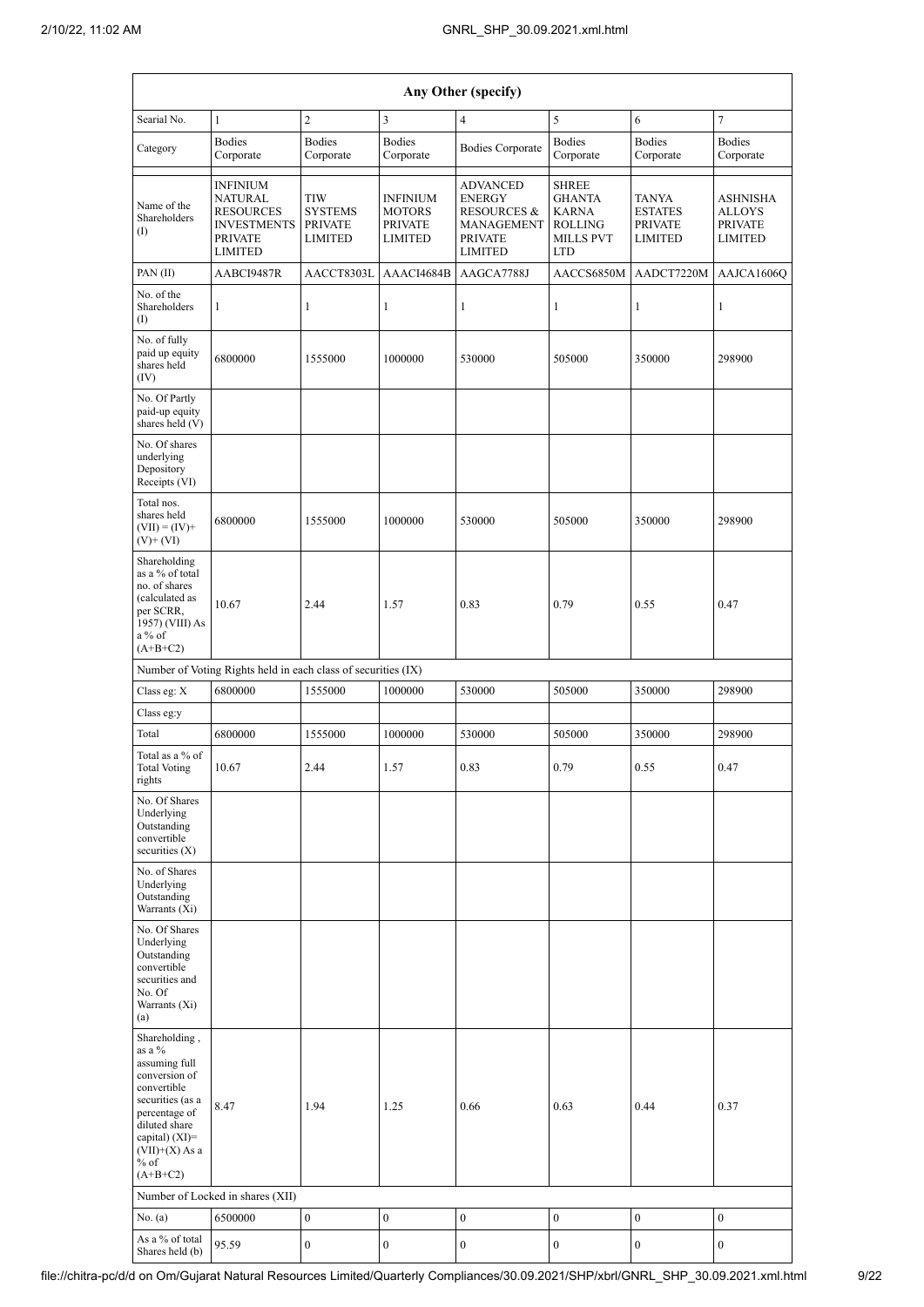|                                                                         | Number of Shares pledged or otherwise encumbered (XIII) |                   |                   |                |                   |                   |                   |  |
|-------------------------------------------------------------------------|---------------------------------------------------------|-------------------|-------------------|----------------|-------------------|-------------------|-------------------|--|
| No. $(a)$                                                               |                                                         |                   |                   |                |                   |                   |                   |  |
| As a % of total<br>Shares held (b)                                      |                                                         |                   |                   |                |                   |                   |                   |  |
| Number of<br>equity shares<br>held in<br>dematerialized<br>form $(XIV)$ | 6800000                                                 | 1555000           | 1000000           | 530000         | 505000            | 350000            | 298900            |  |
| Reason for not providing PAN                                            |                                                         |                   |                   |                |                   |                   |                   |  |
| Reason for not<br>providing PAN                                         |                                                         |                   |                   |                |                   |                   |                   |  |
| Shareholder<br>type                                                     | Promoter Group                                          | Promoter<br>Group | Promoter<br>Group | Promoter Group | Promoter<br>Group | Promoter<br>Group | Promoter<br>Group |  |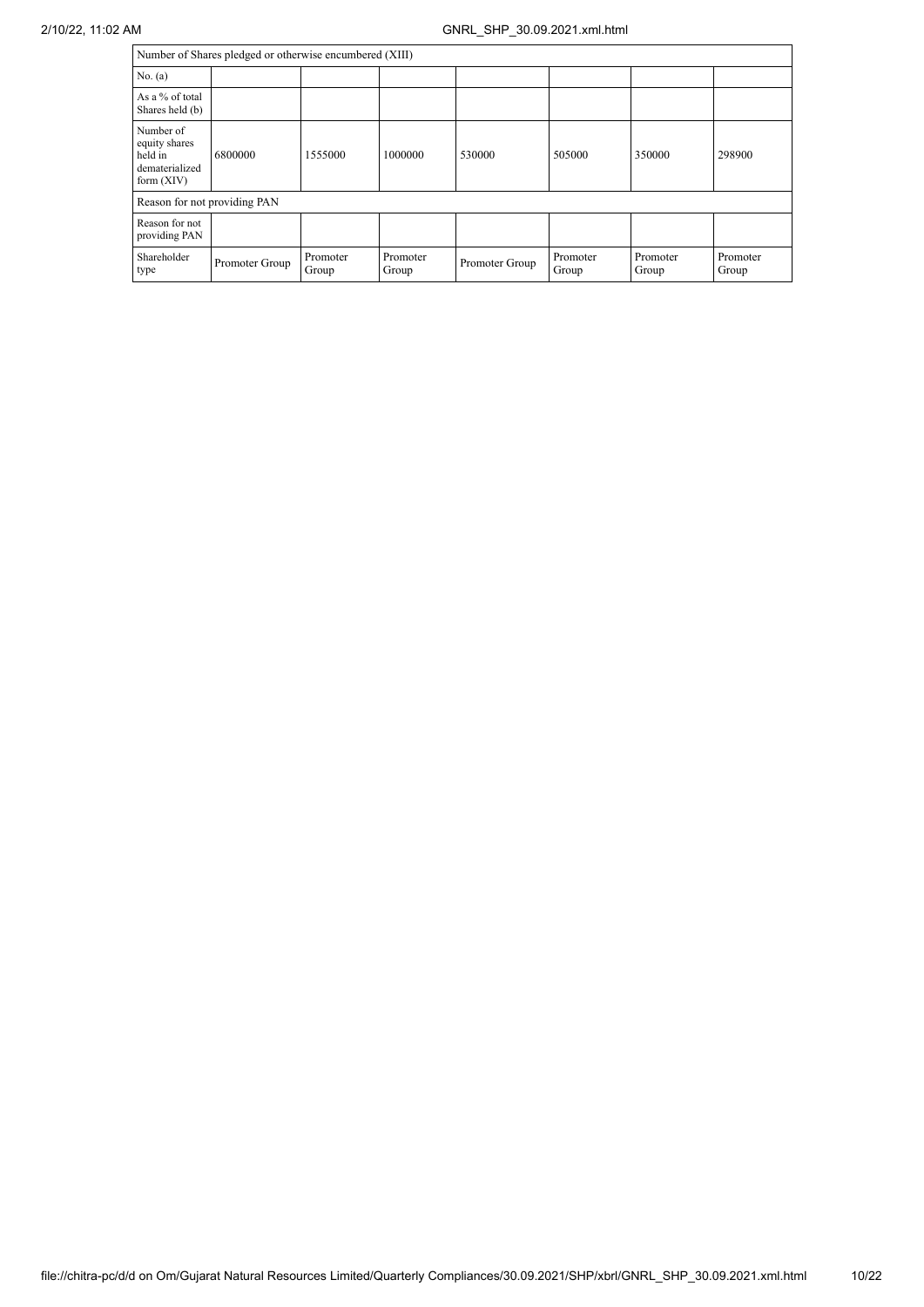|                                                                                                                                                                                      | Any Other (specify)                                           |  |  |  |  |  |  |
|--------------------------------------------------------------------------------------------------------------------------------------------------------------------------------------|---------------------------------------------------------------|--|--|--|--|--|--|
| Searial No.                                                                                                                                                                          |                                                               |  |  |  |  |  |  |
| Category                                                                                                                                                                             | Click here to go back                                         |  |  |  |  |  |  |
| Name of the<br>Shareholders (I)                                                                                                                                                      |                                                               |  |  |  |  |  |  |
| PAN(II)                                                                                                                                                                              | Total                                                         |  |  |  |  |  |  |
| No. of the<br>Shareholders (I)                                                                                                                                                       | $\tau$                                                        |  |  |  |  |  |  |
| No. of fully paid<br>up equity shares<br>$held$ (IV)                                                                                                                                 | 11038900                                                      |  |  |  |  |  |  |
| No. Of Partly paid-<br>up equity shares<br>held(V)                                                                                                                                   |                                                               |  |  |  |  |  |  |
| No. Of shares<br>underlying<br>Depository<br>Receipts (VI)                                                                                                                           |                                                               |  |  |  |  |  |  |
| Total nos. shares<br>held $(VII) = (IV) +$<br>$(V)$ + $(VI)$                                                                                                                         | 11038900                                                      |  |  |  |  |  |  |
| Shareholding as a<br>% of total no. of<br>shares (calculated<br>as per SCRR,<br>1957) (VIII) As a<br>% of $(A+B+C2)$                                                                 | 17.32                                                         |  |  |  |  |  |  |
|                                                                                                                                                                                      | Number of Voting Rights held in each class of securities (IX) |  |  |  |  |  |  |
| Class eg: X                                                                                                                                                                          | 11038900                                                      |  |  |  |  |  |  |
| Class eg:y                                                                                                                                                                           |                                                               |  |  |  |  |  |  |
| Total                                                                                                                                                                                | 11038900                                                      |  |  |  |  |  |  |
| Total as a % of<br><b>Total Voting rights</b>                                                                                                                                        | 17.32                                                         |  |  |  |  |  |  |
| No. Of Shares<br>Underlying<br>Outstanding<br>convertible<br>securities (X)                                                                                                          |                                                               |  |  |  |  |  |  |
| No. of Shares<br>Underlying<br>Outstanding<br>Warrants (Xi)                                                                                                                          |                                                               |  |  |  |  |  |  |
| No. Of Shares<br>Underlying<br>Outstanding<br>convertible<br>securities and No.<br>Of Warrants (Xi)<br>(a)                                                                           |                                                               |  |  |  |  |  |  |
| Shareholding, as a<br>% assuming full<br>conversion of<br>convertible<br>securities (as a<br>percentage of<br>diluted share<br>capital) (XI)=<br>$(VII)+(X)$ As a %<br>of $(A+B+C2)$ | 13.76                                                         |  |  |  |  |  |  |
| Number of Locked in shares (XII)                                                                                                                                                     |                                                               |  |  |  |  |  |  |
| No. (a)                                                                                                                                                                              | 6500000                                                       |  |  |  |  |  |  |
| As a % of total<br>Shares held (b)                                                                                                                                                   | 58.88                                                         |  |  |  |  |  |  |
|                                                                                                                                                                                      | Number of Shares pledged or otherwise encumbered (XIII)       |  |  |  |  |  |  |
| No. (a)                                                                                                                                                                              |                                                               |  |  |  |  |  |  |
| As a % of total<br>Shares held (b)                                                                                                                                                   |                                                               |  |  |  |  |  |  |
| Number of equity<br>shares held in<br>dematerialized<br>form (XIV)                                                                                                                   | 11038900                                                      |  |  |  |  |  |  |
|                                                                                                                                                                                      | Reason for not providing PAN                                  |  |  |  |  |  |  |

Reason for not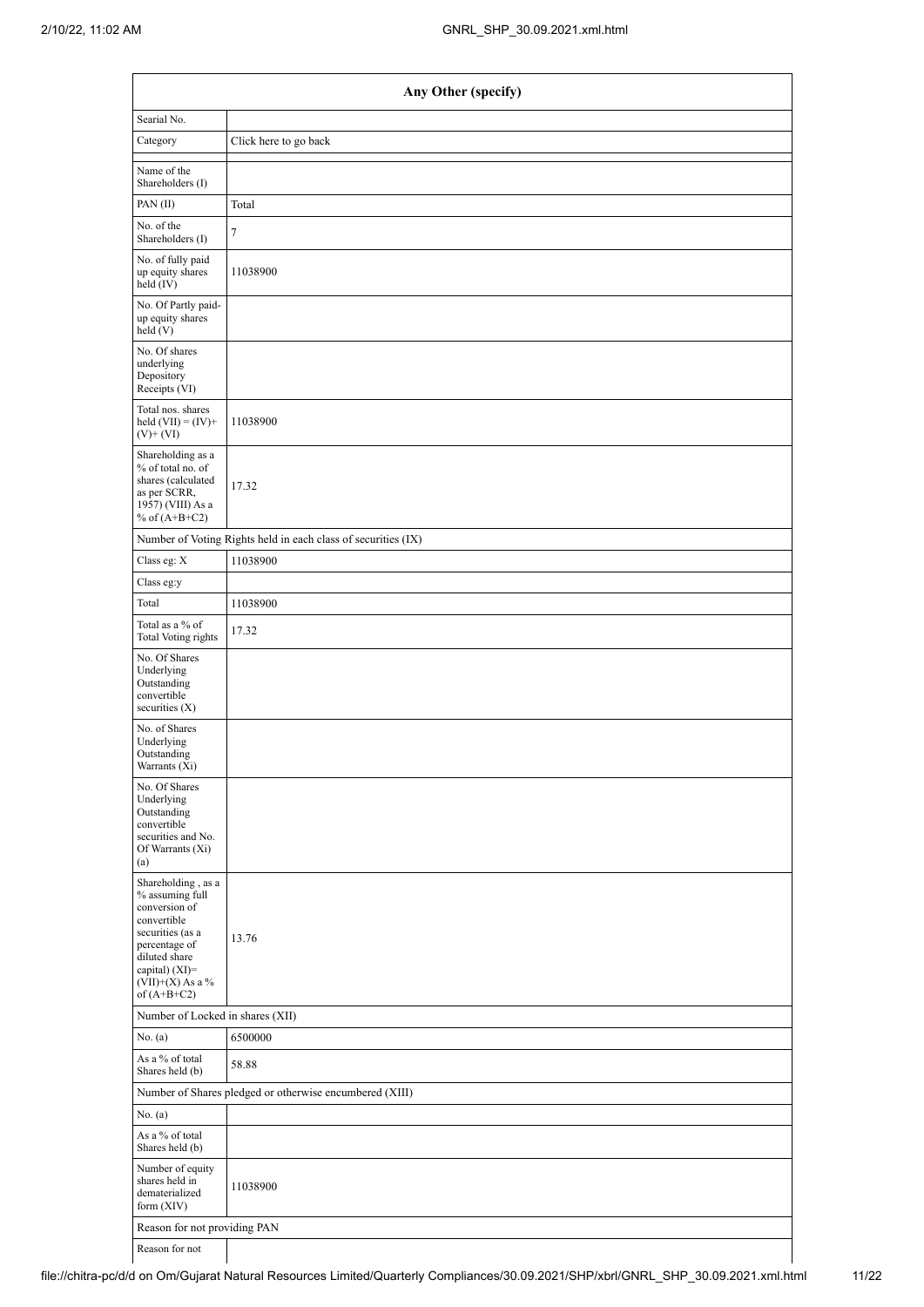| providing PAN    |  |
|------------------|--|
| Shareholder type |  |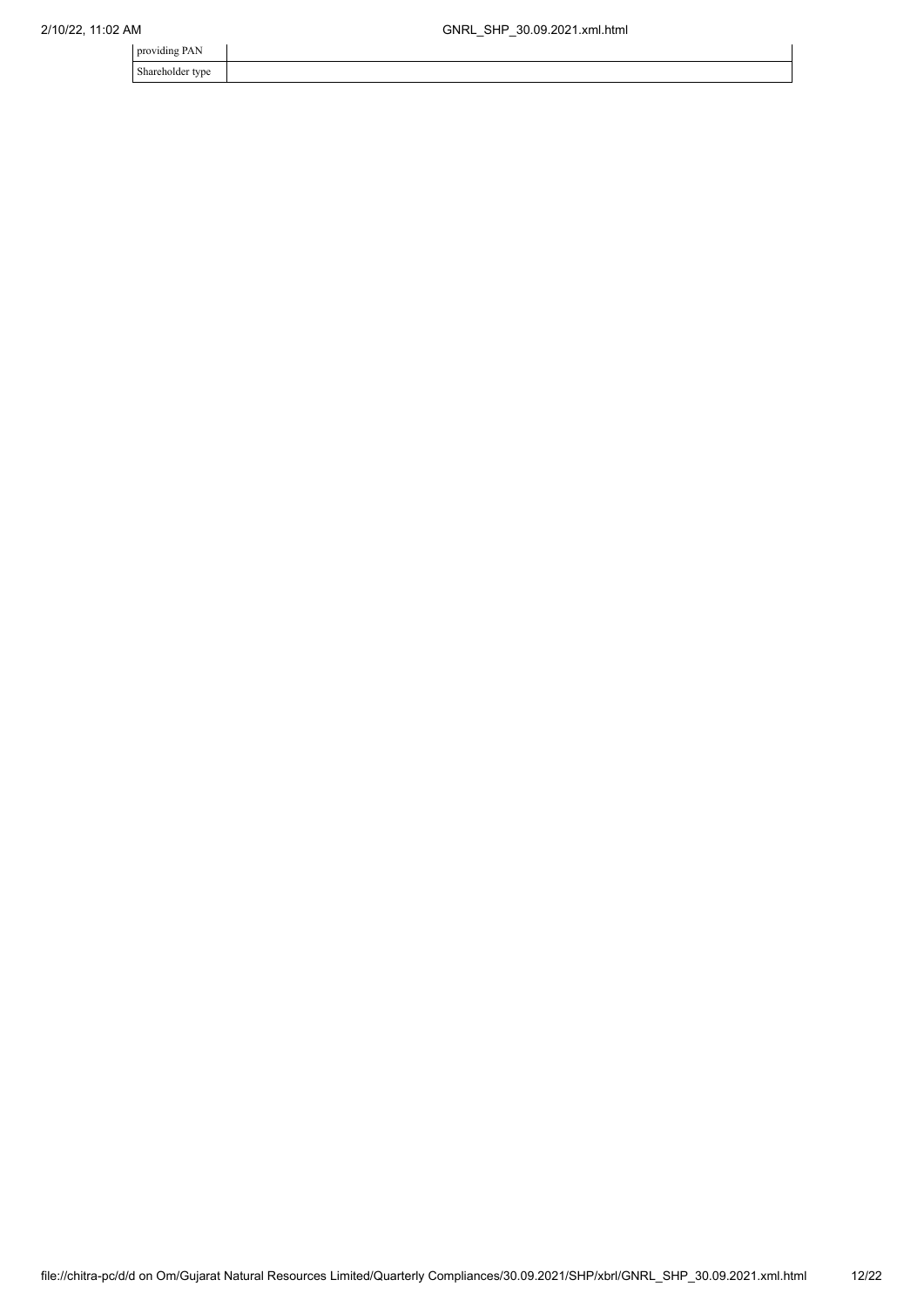|                                                                                                                                                                                         | Individuals - ii. Individual shareholders holding nominal share capital in excess of Rs. 2 lakhs. |                    |                       |
|-----------------------------------------------------------------------------------------------------------------------------------------------------------------------------------------|---------------------------------------------------------------------------------------------------|--------------------|-----------------------|
| Searial No.                                                                                                                                                                             | $\mathbf{1}$                                                                                      | $\overline{c}$     |                       |
| Name of the<br>Shareholders (I)                                                                                                                                                         | <b>DEVEN M SHAH</b>                                                                               | <b>AMEE D SHAH</b> | Click here to go back |
| PAN(II)                                                                                                                                                                                 | BMIPS9851C                                                                                        | BMIPS9852B         | Total                 |
| No. of fully paid<br>up equity shares<br>held (IV)                                                                                                                                      | 1870000                                                                                           | 700000             | 2570000               |
| No. Of Partly paid-<br>up equity shares<br>held (V)                                                                                                                                     |                                                                                                   |                    |                       |
| No. Of shares<br>underlying<br>Depository<br>Receipts (VI)                                                                                                                              |                                                                                                   |                    |                       |
| Total nos. shares<br>held $(VII) = (IV) +$<br>$(V)$ + $(VI)$                                                                                                                            | 1870000                                                                                           | 700000             | 2570000               |
| Shareholding as a<br>% of total no. of<br>shares (calculated<br>as per SCRR,<br>1957) (VIII) As a<br>% of $(A+B+C2)$                                                                    | 2.93                                                                                              | 1.1                | 4.03                  |
|                                                                                                                                                                                         | Number of Voting Rights held in each class of securities (IX)                                     |                    |                       |
| Class eg: X                                                                                                                                                                             | 1870000                                                                                           | 700000             | 2570000               |
| Class eg:y                                                                                                                                                                              |                                                                                                   |                    |                       |
| Total                                                                                                                                                                                   | 1870000                                                                                           | 700000             | 2570000               |
| Total as a % of<br><b>Total Voting rights</b>                                                                                                                                           | 2.93                                                                                              | 1.1                | 4.03                  |
| No. Of Shares<br>Underlying<br>Outstanding<br>convertible<br>securities $(X)$                                                                                                           |                                                                                                   |                    |                       |
| No. of Shares<br>Underlying<br>Outstanding<br>Warrants (Xi)                                                                                                                             | $\boldsymbol{0}$                                                                                  | $\boldsymbol{0}$   | $\boldsymbol{0}$      |
| No. Of Shares<br>Underlying<br>Outstanding<br>convertible<br>securities and No.<br>Of Warrants (Xi)<br>(a)                                                                              | $\boldsymbol{0}$                                                                                  | $\boldsymbol{0}$   | $\boldsymbol{0}$      |
| Shareholding, as a<br>% assuming full<br>conversion of<br>convertible<br>securities (as a<br>percentage of<br>diluted share<br>capital) $(XI)$ =<br>$(VII)+(X)$ As a %<br>of $(A+B+C2)$ | 2.33                                                                                              | 0.87               | 3.2                   |
| Number of Locked in shares (XII)                                                                                                                                                        |                                                                                                   |                    |                       |
| No. (a)                                                                                                                                                                                 | $\boldsymbol{0}$                                                                                  | $\boldsymbol{0}$   | $\boldsymbol{0}$      |
| As a % of total<br>Shares held (b)                                                                                                                                                      | $\mathbf{0}$                                                                                      | $\boldsymbol{0}$   | $\boldsymbol{0}$      |
| Number of equity<br>shares held in<br>dematerialized<br>form $(XIV)$                                                                                                                    | 1870000                                                                                           | 700000             | 2570000               |
| Reason for not providing PAN                                                                                                                                                            |                                                                                                   |                    |                       |
| Reason for not<br>providing PAN                                                                                                                                                         |                                                                                                   |                    |                       |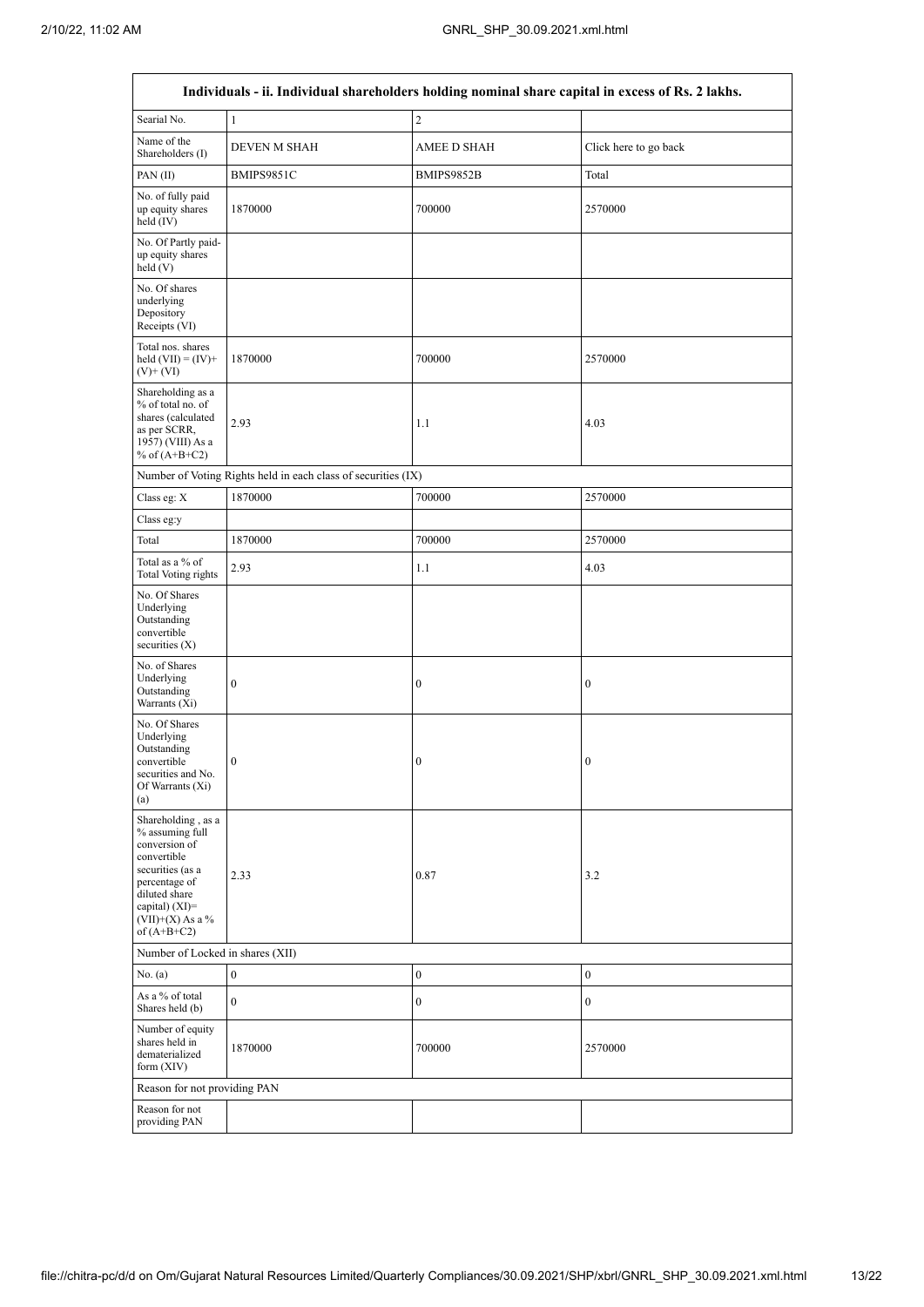|                                                                                                                                                                                        | Any Other (specify) |                                                                                                                               |                  |                                              |                                                    |                                                                           |                                                                            |  |  |  |  |  |
|----------------------------------------------------------------------------------------------------------------------------------------------------------------------------------------|---------------------|-------------------------------------------------------------------------------------------------------------------------------|------------------|----------------------------------------------|----------------------------------------------------|---------------------------------------------------------------------------|----------------------------------------------------------------------------|--|--|--|--|--|
| Searial No.                                                                                                                                                                            | $\mathbf{1}$        | $\overline{2}$                                                                                                                | 3                | 4                                            | 5                                                  | 6                                                                         | 7                                                                          |  |  |  |  |  |
| Category                                                                                                                                                                               | <b>IEPF</b>         | <b>IEPF</b>                                                                                                                   | <b>LLP</b>       | <b>LLP</b>                                   | <b>LLP</b>                                         | <b>LLP</b>                                                                | <b>LLP</b>                                                                 |  |  |  |  |  |
| Category / More<br>than 1 percentage                                                                                                                                                   | Category            | More than 1 percentage of<br>shareholding                                                                                     | Category         | More than 1<br>percentage of<br>shareholding | More than 1<br>percentage of<br>shareholding       | More than 1<br>percentage of<br>shareholding                              | More than 1<br>percentage of<br>shareholding                               |  |  |  |  |  |
| Name of the<br>Shareholders (I)                                                                                                                                                        |                     | <b>INVESTOR EDUCATION</b><br><b>AND PROTECTION</b><br><b>FUND AUTHORITY</b><br><b>MINISTRY OF</b><br><b>CORPORATE AFFAIRS</b> |                  | <b>CLEAR SKY</b><br>TRADELINK<br><b>LLP</b>  | <b>GOYENKA</b><br><b>REAL</b><br><b>ESTATE LLP</b> | <b>MIDRINA</b><br>OIL AND<br>GAS<br><b>SERVICES</b><br><b>LIMITED LLP</b> | <b>VISHAL</b><br><b>ANALYSIS</b><br><b>AND</b><br>CONSULTING<br><b>LLP</b> |  |  |  |  |  |
| PAN(II)                                                                                                                                                                                |                     |                                                                                                                               |                  | ADNFS1176P                                   | AARFG3941R                                         | ABGFM9612B                                                                | AAOFV9876B                                                                 |  |  |  |  |  |
| No. of the<br>Shareholders (I)                                                                                                                                                         | $\mathbf{1}$        | 1                                                                                                                             | 9                | $\mathbf{1}$                                 | $\mathbf{1}$                                       | $\mathbf{1}$                                                              | $\mathbf{1}$                                                               |  |  |  |  |  |
| No. of fully paid<br>up equity shares<br>held (IV)                                                                                                                                     | 1331033             | 1331033                                                                                                                       | 10569022         | 3885448                                      | 3676396                                            | 1565000                                                                   | 1000000                                                                    |  |  |  |  |  |
| No. Of Partly paid-<br>up equity shares<br>held (V)                                                                                                                                    |                     |                                                                                                                               |                  |                                              |                                                    |                                                                           |                                                                            |  |  |  |  |  |
| No. Of shares<br>underlying<br>Depository<br>Receipts (VI)                                                                                                                             |                     |                                                                                                                               |                  |                                              |                                                    |                                                                           |                                                                            |  |  |  |  |  |
| Total nos. shares<br>held $(VII) = (IV) +$<br>$(V)$ + $(VI)$                                                                                                                           | 1331033             | 1331033                                                                                                                       | 10569022         | 3885448                                      | 3676396                                            | 1565000                                                                   | 1000000                                                                    |  |  |  |  |  |
| Shareholding as a<br>% of total no. of<br>shares (calculated<br>as per SCRR,<br>1957) (VIII) As a<br>% of $(A+B+C2)$                                                                   | 2.09                | 2.09                                                                                                                          | 16.58            | 6.09                                         | 5.77                                               | 2.45                                                                      | 1.57                                                                       |  |  |  |  |  |
|                                                                                                                                                                                        |                     | Number of Voting Rights held in each class of securities (IX)                                                                 |                  |                                              |                                                    |                                                                           |                                                                            |  |  |  |  |  |
| Class eg: X                                                                                                                                                                            | 1331033             | 1331033                                                                                                                       | 10569022         | 3885448                                      | 3676396                                            | 1565000                                                                   | 1000000                                                                    |  |  |  |  |  |
| Class eg:y                                                                                                                                                                             |                     |                                                                                                                               |                  |                                              |                                                    |                                                                           |                                                                            |  |  |  |  |  |
| Total                                                                                                                                                                                  | 1331033             | 1331033                                                                                                                       | 10569022         | 3885448                                      | 3676396                                            | 1565000                                                                   | 1000000                                                                    |  |  |  |  |  |
| Total as a % of<br><b>Total Voting rights</b>                                                                                                                                          | 2.09                | 2.09                                                                                                                          | 16.58            | 6.09                                         | 5.77                                               | 2.45                                                                      | 1.57                                                                       |  |  |  |  |  |
| No. Of Shares<br>Underlying<br>Outstanding<br>convertible<br>securities (X)                                                                                                            |                     |                                                                                                                               |                  |                                              |                                                    |                                                                           |                                                                            |  |  |  |  |  |
| No. of Shares<br>Underlying<br>Outstanding<br>Warrants (Xi)                                                                                                                            | $\mathbf{0}$        | $\boldsymbol{0}$                                                                                                              | 7500000          | $\overline{0}$                               | $\mathbf{0}$                                       | $\boldsymbol{0}$                                                          | $\mathbf{0}$                                                               |  |  |  |  |  |
| No. Of Shares<br>Underlying<br>Outstanding<br>convertible<br>securities and No.<br>Of Warrants (Xi)<br>(a)                                                                             | $\mathbf{0}$        | $\mathbf{0}$                                                                                                                  | 7500000          | $\boldsymbol{0}$                             | $\bf{0}$                                           | $\boldsymbol{0}$                                                          | $\mathbf{0}$                                                               |  |  |  |  |  |
| Shareholding, as a<br>% assuming full<br>conversion of<br>convertible<br>securities (as a<br>percentage of<br>diluted share<br>capital) $(XI)=$<br>$(VII)+(X)$ As a %<br>of $(A+B+C2)$ | 1.66                | 1.66                                                                                                                          | 22.52            | 4.84                                         | 4.58                                               | 1.95                                                                      | 1.25                                                                       |  |  |  |  |  |
| Number of Locked in shares (XII)                                                                                                                                                       |                     |                                                                                                                               |                  |                                              |                                                    |                                                                           |                                                                            |  |  |  |  |  |
| No. (a)                                                                                                                                                                                | $\boldsymbol{0}$    | $\boldsymbol{0}$                                                                                                              | $\boldsymbol{0}$ | $\boldsymbol{0}$                             | $\boldsymbol{0}$                                   | $\boldsymbol{0}$                                                          | $\boldsymbol{0}$                                                           |  |  |  |  |  |
| As a % of total<br>Shares held (b)                                                                                                                                                     | $\overline{0}$      | $\boldsymbol{0}$                                                                                                              | $\boldsymbol{0}$ | $\boldsymbol{0}$                             | $\mathbf{0}$                                       | $\boldsymbol{0}$                                                          | $\mathbf{0}$                                                               |  |  |  |  |  |
| Number of equity<br>shares held in<br>dematerialized<br>form (XIV)                                                                                                                     | 1331033             | 1331033                                                                                                                       | 10569022         | 3885448                                      | 3676396                                            | 1565000                                                                   | 1000000                                                                    |  |  |  |  |  |
| Reason for not providing PAN                                                                                                                                                           |                     |                                                                                                                               |                  |                                              |                                                    |                                                                           |                                                                            |  |  |  |  |  |
| Reason for not                                                                                                                                                                         |                     | Textual Information(1)                                                                                                        |                  |                                              |                                                    |                                                                           |                                                                            |  |  |  |  |  |

file://chitra-pc/d/d on Om/Gujarat Natural Resources Limited/Quarterly Compliances/30.09.2021/SHP/xbrl/GNRL\_SHP\_30.09.2021.xml.html 14/22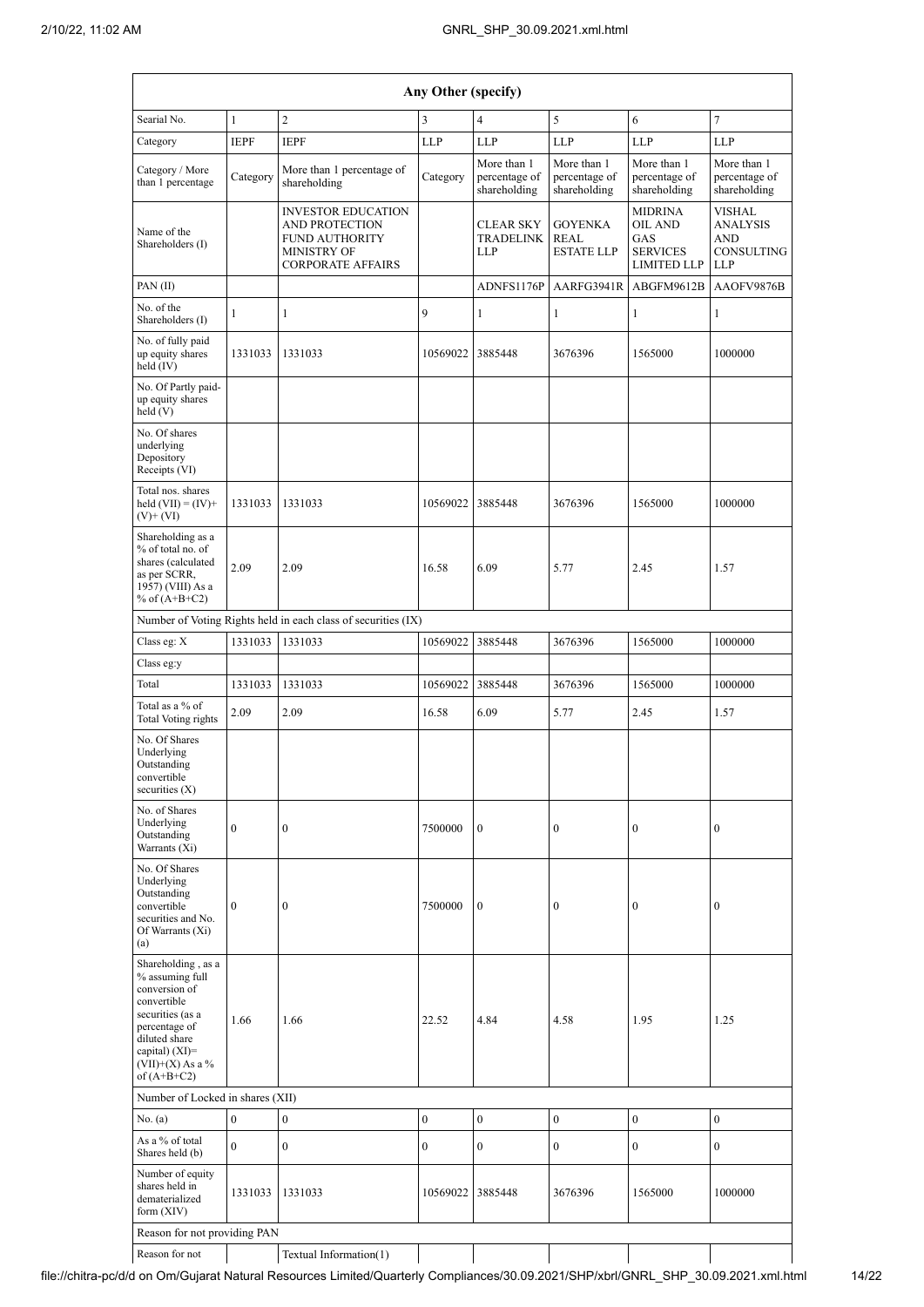| 2/10/22.<br>11:02 AM | 30.09.2021.xml.html<br>SHP<br>GNRL<br>- |  |  |  |  |  |  |  |
|----------------------|-----------------------------------------|--|--|--|--|--|--|--|
| providing PAN        |                                         |  |  |  |  |  |  |  |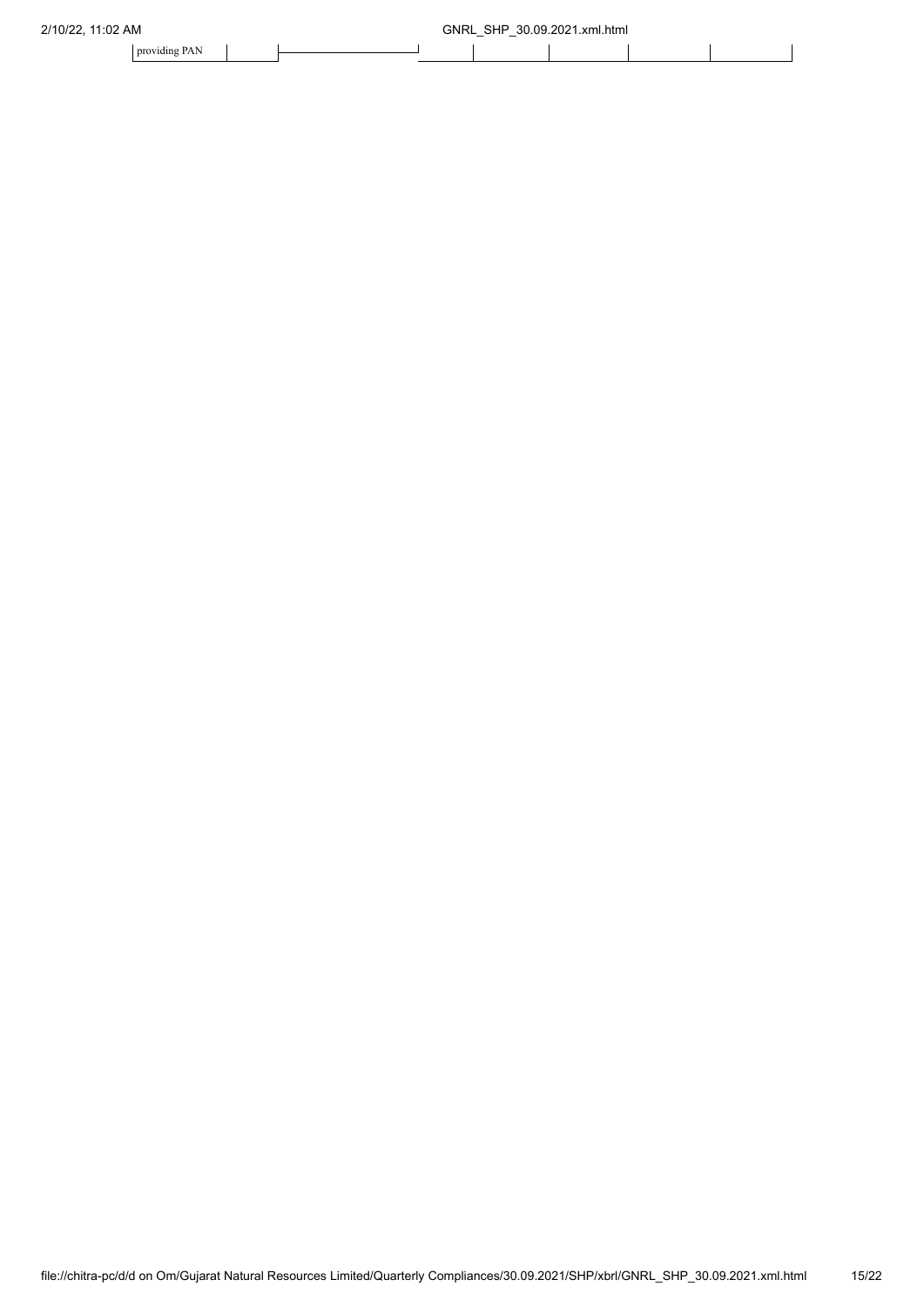|                                                                                                                                                                                        | Any Other (specify)        |                                              |                                                                    |                                                                         |                                                                     |                                              |                                                                       |  |  |  |  |
|----------------------------------------------------------------------------------------------------------------------------------------------------------------------------------------|----------------------------|----------------------------------------------|--------------------------------------------------------------------|-------------------------------------------------------------------------|---------------------------------------------------------------------|----------------------------------------------|-----------------------------------------------------------------------|--|--|--|--|
| Searial No.                                                                                                                                                                            | $\,8\,$                    | 9                                            | 10                                                                 | 11                                                                      | 12                                                                  | 13                                           | 14                                                                    |  |  |  |  |
| Category                                                                                                                                                                               | <b>Bodies</b><br>Corporate | <b>Bodies</b><br>Corporate                   | <b>Bodies</b><br>Corporate                                         | <b>Bodies</b><br>Corporate                                              | <b>Bodies Corporate</b>                                             | <b>Bodies Corporate</b>                      | <b>Bodies</b><br>Corporate                                            |  |  |  |  |
| Category / More<br>than 1<br>percentage                                                                                                                                                | Category                   | More than 1<br>percentage of<br>shareholding | More than 1<br>percentage of<br>shareholding                       | More than 1<br>percentage of<br>shareholding                            | More than 1<br>percentage of<br>shareholding                        | More than 1<br>percentage of<br>shareholding | More than 1<br>percentage of<br>shareholding                          |  |  |  |  |
| Name of the<br>Shareholders (I)                                                                                                                                                        |                            | <b>SAKIRA</b><br><b>FINANCE</b><br>LIMITED   | <b>PATRON</b><br><b>ENERGY</b><br><b>PRIVATE</b><br><b>LIMITED</b> | <b>THIRDEYE</b><br><b>TRADELINK</b><br><b>PRIVATE</b><br><b>LIMITED</b> | WEALTHSTREET<br><b>FINSERVE</b><br><b>PRIVATE</b><br><b>LIMITED</b> | PRANATHI<br><b>CONSTRUCTIONS</b>             | <b>PADMA</b><br><b>REAL INFRA</b><br><b>PRIVATE</b><br><b>LIMITED</b> |  |  |  |  |
| PAN(II)                                                                                                                                                                                |                            | AACCS1378L                                   | AAECP9831D                                                         | AANCS0258G                                                              | AACCW0168J                                                          | AAECP9830C                                   | AAECP7959A                                                            |  |  |  |  |
| No. of the<br>Shareholders (I)                                                                                                                                                         | 46                         | 1                                            | 1                                                                  | 1                                                                       | 1                                                                   | 1                                            | 1                                                                     |  |  |  |  |
| No. of fully paid<br>up equity shares<br>held (IV)                                                                                                                                     | 33351163                   | 4000000                                      | 3801570                                                            | 3750000                                                                 | 3750000                                                             | 3429646                                      | 2171000                                                               |  |  |  |  |
| No. Of Partly<br>paid-up equity<br>shares held (V)                                                                                                                                     |                            |                                              |                                                                    |                                                                         |                                                                     |                                              |                                                                       |  |  |  |  |
| No. Of shares<br>underlying<br>Depository<br>Receipts (VI)                                                                                                                             |                            |                                              |                                                                    |                                                                         |                                                                     |                                              |                                                                       |  |  |  |  |
| Total nos. shares<br>held $(VII) =$<br>$(IV)+(V)+(VI)$                                                                                                                                 | 33351163                   | 4000000                                      | 3801570                                                            | 3750000                                                                 | 3750000                                                             | 3429646                                      | 2171000                                                               |  |  |  |  |
| Shareholding as<br>a % of total no.<br>of shares<br>(calculated as<br>per SCRR,<br>1957) (VIII) As<br>a % of<br>$(A+B+C2)$                                                             | 52.31                      | 6.27                                         | 5.96                                                               | 5.88                                                                    | 5.88                                                                | 5.38                                         | 3.41                                                                  |  |  |  |  |
| Number of Voting Rights held in each class of securities (IX)                                                                                                                          |                            |                                              |                                                                    |                                                                         |                                                                     |                                              |                                                                       |  |  |  |  |
| Class eg: $X$                                                                                                                                                                          | 33351163                   | 4000000                                      | 3801570                                                            | 3750000                                                                 | 3750000                                                             | 3429646                                      | 2171000                                                               |  |  |  |  |
| Class eg:y                                                                                                                                                                             |                            |                                              |                                                                    |                                                                         |                                                                     |                                              |                                                                       |  |  |  |  |
| Total                                                                                                                                                                                  | 33351163                   | 4000000                                      | 3801570                                                            | 3750000                                                                 | 3750000                                                             | 3429646                                      | 2171000                                                               |  |  |  |  |
| Total as a % of<br><b>Total Voting</b><br>rights                                                                                                                                       | 52.31                      | 6.27                                         | 5.96                                                               | 5.88                                                                    | 5.88                                                                | 5.38                                         | 3.41                                                                  |  |  |  |  |
| No. Of Shares<br>Underlying<br>Outstanding<br>convertible<br>securities $(X)$                                                                                                          |                            |                                              |                                                                    |                                                                         |                                                                     |                                              |                                                                       |  |  |  |  |
| No. of Shares<br>Underlying<br>Outstanding<br>Warrants (Xi)                                                                                                                            | $\bf{0}$                   | $\mathbf{0}$                                 | $\boldsymbol{0}$                                                   | $\boldsymbol{0}$                                                        | $\boldsymbol{0}$                                                    | $\boldsymbol{0}$                             | $\boldsymbol{0}$                                                      |  |  |  |  |
| No. Of Shares<br>Underlying<br>Outstanding<br>convertible<br>securities and<br>No. Of Warrants<br>(Xi)(a)                                                                              | $\boldsymbol{0}$           | $\mathbf{0}$                                 | $\boldsymbol{0}$                                                   | $\mathbf{0}$                                                            | $\boldsymbol{0}$                                                    | $\boldsymbol{0}$                             | $\boldsymbol{0}$                                                      |  |  |  |  |
| Shareholding,<br>as a % assuming<br>full conversion<br>of convertible<br>securities (as a<br>percentage of<br>diluted share<br>capital) $(XI)=$<br>$(VII)+(X)$ As a<br>% of $(A+B+C2)$ | 41.56                      | 4.98                                         | 4.74                                                               | 4.67                                                                    | 4.67                                                                | 4.27                                         | 2.71                                                                  |  |  |  |  |
| Number of Locked in shares (XII)                                                                                                                                                       |                            |                                              |                                                                    |                                                                         |                                                                     |                                              |                                                                       |  |  |  |  |
| No. $(a)$                                                                                                                                                                              | 7500000                    | $\boldsymbol{0}$                             | $\boldsymbol{0}$                                                   | 3750000                                                                 | 3750000                                                             | $\boldsymbol{0}$                             | $\boldsymbol{0}$                                                      |  |  |  |  |
| As a % of total<br>Shares held (b)                                                                                                                                                     | 22.49                      | $\overline{0}$                               | $\overline{0}$                                                     | 100                                                                     | 100                                                                 | $\mathbf{0}$                                 | $\mathbf{0}$                                                          |  |  |  |  |
| Number of<br>equity shares<br>held in                                                                                                                                                  | 33351163                   | 4000000                                      | 3801570                                                            | 3750000                                                                 | 3750000                                                             | 3429646                                      | 2171000                                                               |  |  |  |  |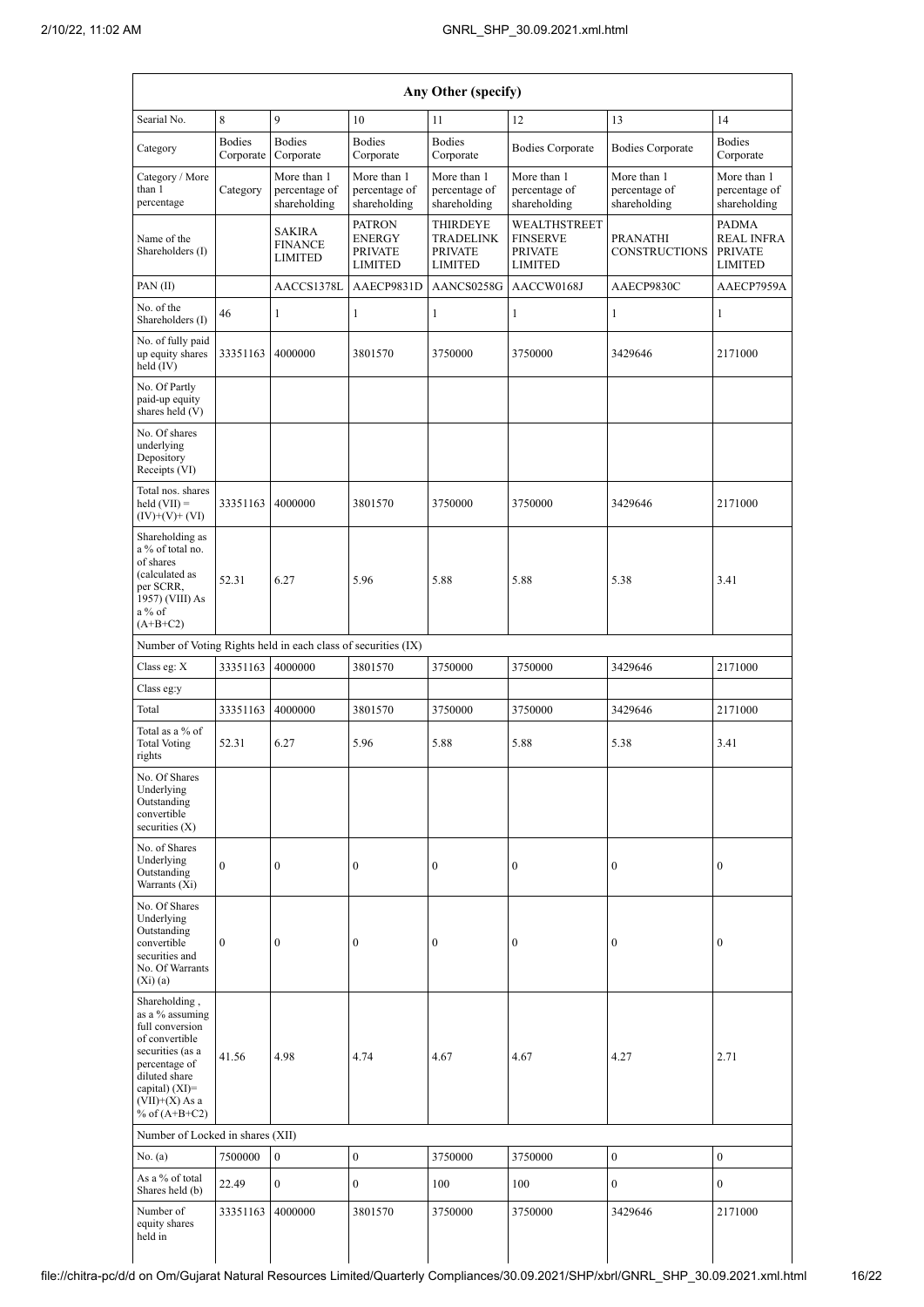| dematerialized<br>form $(XIV)$  |  |  |  |  |  |  |  |  |  |  |
|---------------------------------|--|--|--|--|--|--|--|--|--|--|
| Reason for not providing PAN    |  |  |  |  |  |  |  |  |  |  |
| Reason for not<br>providing PAN |  |  |  |  |  |  |  |  |  |  |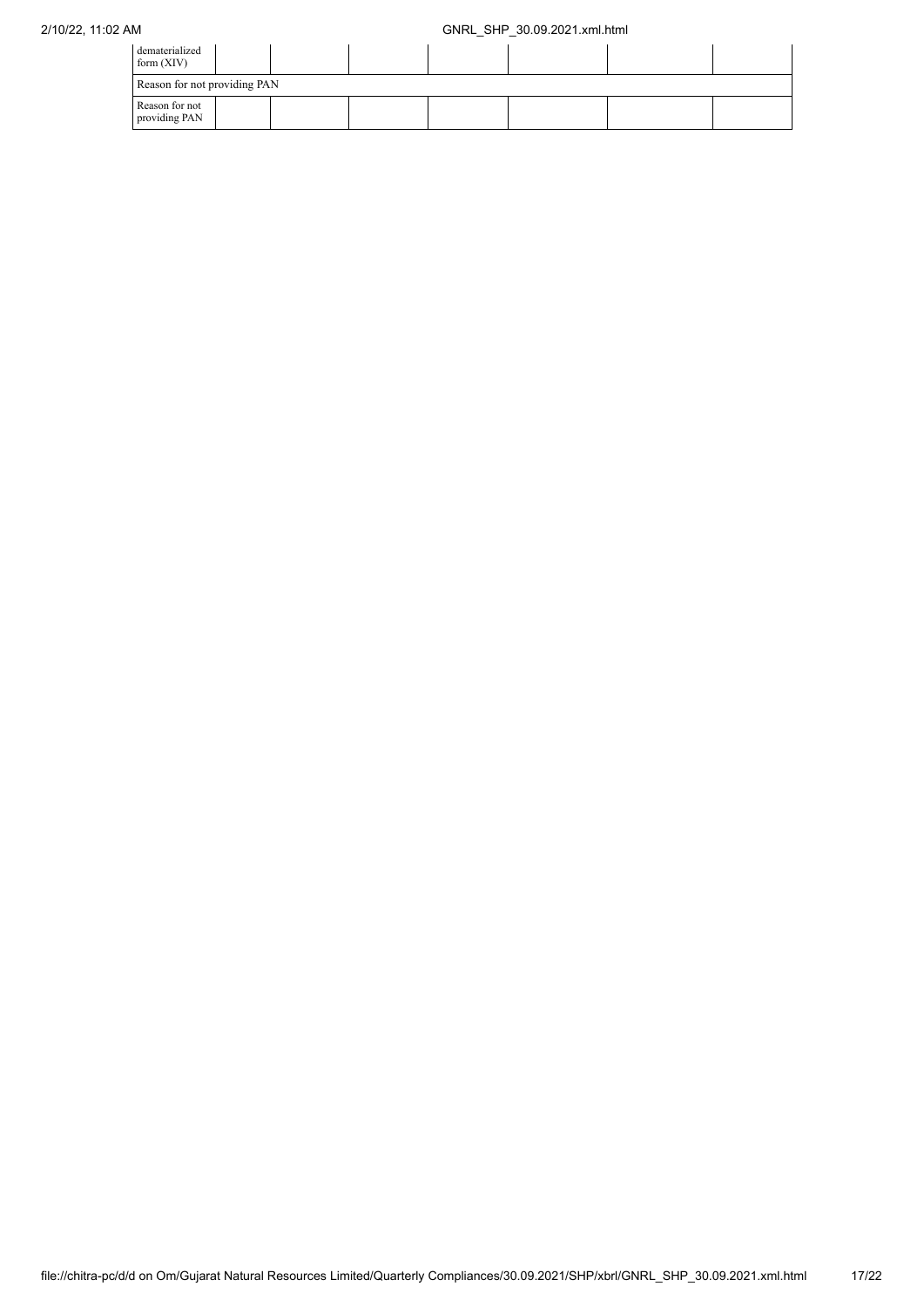| Any Other (specify)                                                                                                                                                                            |                                              |                                                               |                                                                       |                                                      |                                                                    |                                                                      |                                                                        |  |  |  |  |
|------------------------------------------------------------------------------------------------------------------------------------------------------------------------------------------------|----------------------------------------------|---------------------------------------------------------------|-----------------------------------------------------------------------|------------------------------------------------------|--------------------------------------------------------------------|----------------------------------------------------------------------|------------------------------------------------------------------------|--|--|--|--|
| Searial No.                                                                                                                                                                                    | 15                                           | 16                                                            | 17                                                                    | 18                                                   | 19                                                                 | 20                                                                   | 21                                                                     |  |  |  |  |
| Category                                                                                                                                                                                       | <b>Bodies</b><br>Corporate                   | <b>Bodies Corporate</b>                                       | <b>Bodies</b><br>Corporate                                            | <b>Bodies Corporate</b>                              | <b>Bodies</b><br>Corporate                                         | <b>Bodies</b><br>Corporate                                           | <b>Bodies</b><br>Corporate                                             |  |  |  |  |
| Category /<br>More than 1<br>percentage                                                                                                                                                        | More than 1<br>percentage of<br>shareholding | More than 1<br>percentage of<br>shareholding                  | More than 1<br>percentage of<br>shareholding                          | More than 1<br>percentage of<br>shareholding         | More than 1<br>percentage of<br>shareholding                       | More than 1<br>percentage of<br>shareholding                         | More than 1<br>percentage of<br>shareholding                           |  |  |  |  |
| Name of the<br>Shareholders<br>(1)                                                                                                                                                             | <b>BLOWING</b><br>TRADERS<br>PVT LTD         | <b>CLEAR WATER</b><br><b>COMMODITIES</b><br><b>PVT LTD</b>    | <b>SHAURYA</b><br><b>ORGANICS</b><br><b>PRIVATE</b><br><b>LIMITED</b> | <b>SURYAJA</b><br><b>INFRASTRUCTURE</b><br>PVT. LTD. | <b>RHETAN</b><br><b>ESTATE</b><br><b>PRIVATE</b><br><b>LIMITED</b> | <b>MILAN</b><br><b>GRAFITECH</b><br><b>PRIVATE</b><br><b>LIMITED</b> | <b>JAIKUSH</b><br><b>CONTRACTS</b><br><b>PRIVATE</b><br><b>LIMITED</b> |  |  |  |  |
| $PAN$ (II)                                                                                                                                                                                     | AADCB8206B                                   | AAECC8303M                                                    | AACCS1382C                                                            | AANCS1841B                                           | AADCR8356E                                                         | AAECM6401E                                                           | AACCJ1454A                                                             |  |  |  |  |
| No. of the<br>Shareholders<br>$\left( \mathrm{I}\right)$                                                                                                                                       | $\mathbf{1}$                                 | 1                                                             | $\mathbf{1}$                                                          | $\mathbf{1}$                                         | 1                                                                  | $\mathbf{1}$                                                         | $\mathbf{1}$                                                           |  |  |  |  |
| No. of fully<br>paid up equity<br>shares held<br>(IV)                                                                                                                                          | 2094431                                      | 2000000                                                       | 1555000                                                               | 1555000                                              | 1500000                                                            | 1075207                                                              | 968000                                                                 |  |  |  |  |
| No. Of Partly<br>paid-up equity<br>shares held<br>(V)                                                                                                                                          |                                              |                                                               |                                                                       |                                                      |                                                                    |                                                                      |                                                                        |  |  |  |  |
| No. Of shares<br>underlying<br>Depository<br>Receipts (VI)                                                                                                                                     |                                              |                                                               |                                                                       |                                                      |                                                                    |                                                                      |                                                                        |  |  |  |  |
| Total nos.<br>shares held<br>$(VII) = (IV) +$<br>$(V)+(VI)$                                                                                                                                    | 2094431                                      | 2000000                                                       | 1555000                                                               | 1555000                                              | 1500000                                                            | 1075207                                                              | 968000                                                                 |  |  |  |  |
| Shareholding<br>as a % of total<br>no. of shares<br>(calculated as<br>per SCRR,<br>1957) (VIII)<br>As a % of<br>$(A+B+C2)$                                                                     | 3.29                                         | 3.14                                                          | 2.44                                                                  | 2.44                                                 | 2.35                                                               | 1.69                                                                 | 1.52                                                                   |  |  |  |  |
|                                                                                                                                                                                                |                                              | Number of Voting Rights held in each class of securities (IX) |                                                                       |                                                      |                                                                    |                                                                      |                                                                        |  |  |  |  |
| Class eg: X                                                                                                                                                                                    | 2094431                                      | 2000000                                                       | 1555000                                                               | 1555000                                              | 1500000                                                            | 1075207                                                              | 968000                                                                 |  |  |  |  |
| Class eg:y                                                                                                                                                                                     |                                              |                                                               |                                                                       |                                                      |                                                                    |                                                                      |                                                                        |  |  |  |  |
| Total                                                                                                                                                                                          | 2094431                                      | 2000000                                                       | 1555000                                                               | 1555000                                              | 1500000                                                            | 1075207                                                              | 968000                                                                 |  |  |  |  |
| Total as a %<br>of Total<br>Voting rights                                                                                                                                                      | 3.29                                         | 3.14                                                          | 2.44                                                                  | 2.44                                                 | 2.35                                                               | 1.69                                                                 | 1.52                                                                   |  |  |  |  |
| No. Of Shares<br>Underlying<br>Outstanding<br>convertible<br>securities $(X)$                                                                                                                  |                                              |                                                               |                                                                       |                                                      |                                                                    |                                                                      |                                                                        |  |  |  |  |
| No. of Shares<br>Underlying<br>Outstanding<br>Warrants (Xi)                                                                                                                                    | $\mathbf{0}$                                 | $\boldsymbol{0}$                                              | $\boldsymbol{0}$                                                      | $\boldsymbol{0}$                                     | $\boldsymbol{0}$                                                   | $\boldsymbol{0}$                                                     | $\boldsymbol{0}$                                                       |  |  |  |  |
| No. Of Shares<br>Underlying<br>Outstanding<br>convertible<br>securities and<br>No. Of<br>Warrants (Xi)<br>(a)                                                                                  | $\boldsymbol{0}$                             | $\boldsymbol{0}$                                              | $\boldsymbol{0}$                                                      | $\boldsymbol{0}$                                     | $\boldsymbol{0}$                                                   | $\boldsymbol{0}$                                                     | $\boldsymbol{0}$                                                       |  |  |  |  |
| Shareholding,<br>as a %<br>assuming full<br>conversion of<br>convertible<br>securities (as a<br>percentage of<br>diluted share<br>capital) $(XI)=$<br>$(VII)+(X)$ As<br>$a\%$ of<br>$(A+B+C2)$ | 2.61<br>Number of Locked in shares (XII)     | 2.49                                                          | 1.94                                                                  | 1.94                                                 | 1.87                                                               | 1.34                                                                 | 1.21                                                                   |  |  |  |  |
| No. (a)                                                                                                                                                                                        | $\boldsymbol{0}$                             | $\boldsymbol{0}$                                              | $\boldsymbol{0}$                                                      | $\boldsymbol{0}$                                     | $\boldsymbol{0}$                                                   | $\boldsymbol{0}$                                                     | $\boldsymbol{0}$                                                       |  |  |  |  |

┑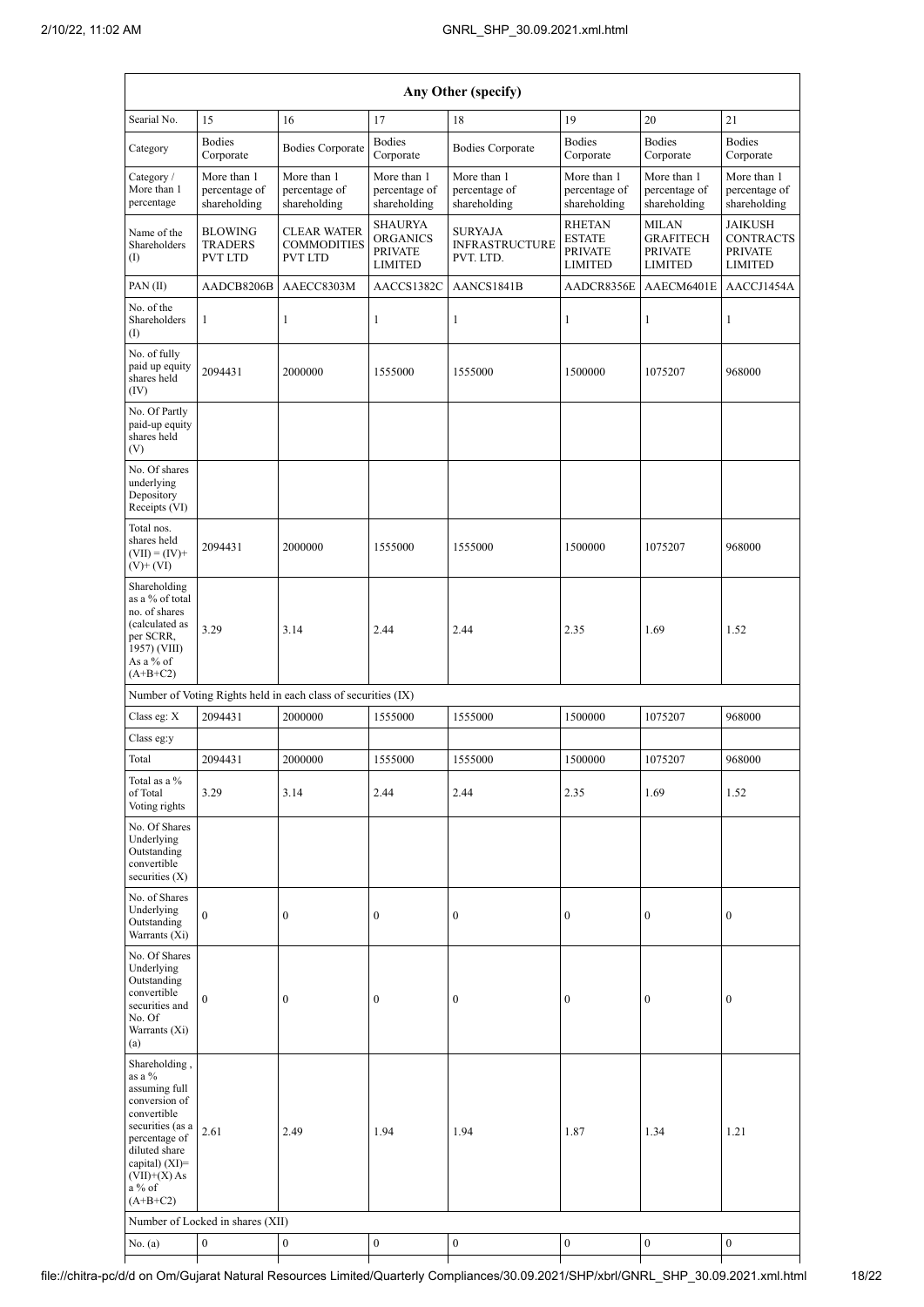| As a % of<br>total Shares<br>held(b)                                    | $\overline{0}$               | $\mathbf{0}$ | $\mathbf{0}$ | $\boldsymbol{0}$ | $\theta$ | l 0     | $\overline{0}$ |  |  |  |  |  |
|-------------------------------------------------------------------------|------------------------------|--------------|--------------|------------------|----------|---------|----------------|--|--|--|--|--|
| Number of<br>equity shares<br>held in<br>dematerialized<br>form $(XIV)$ | 2094431                      | 2000000      | 1555000      | 1555000          | 1500000  | 1075207 | 968000         |  |  |  |  |  |
|                                                                         | Reason for not providing PAN |              |              |                  |          |         |                |  |  |  |  |  |
| Reason for not<br>providing<br>PAN                                      |                              |              |              |                  |          |         |                |  |  |  |  |  |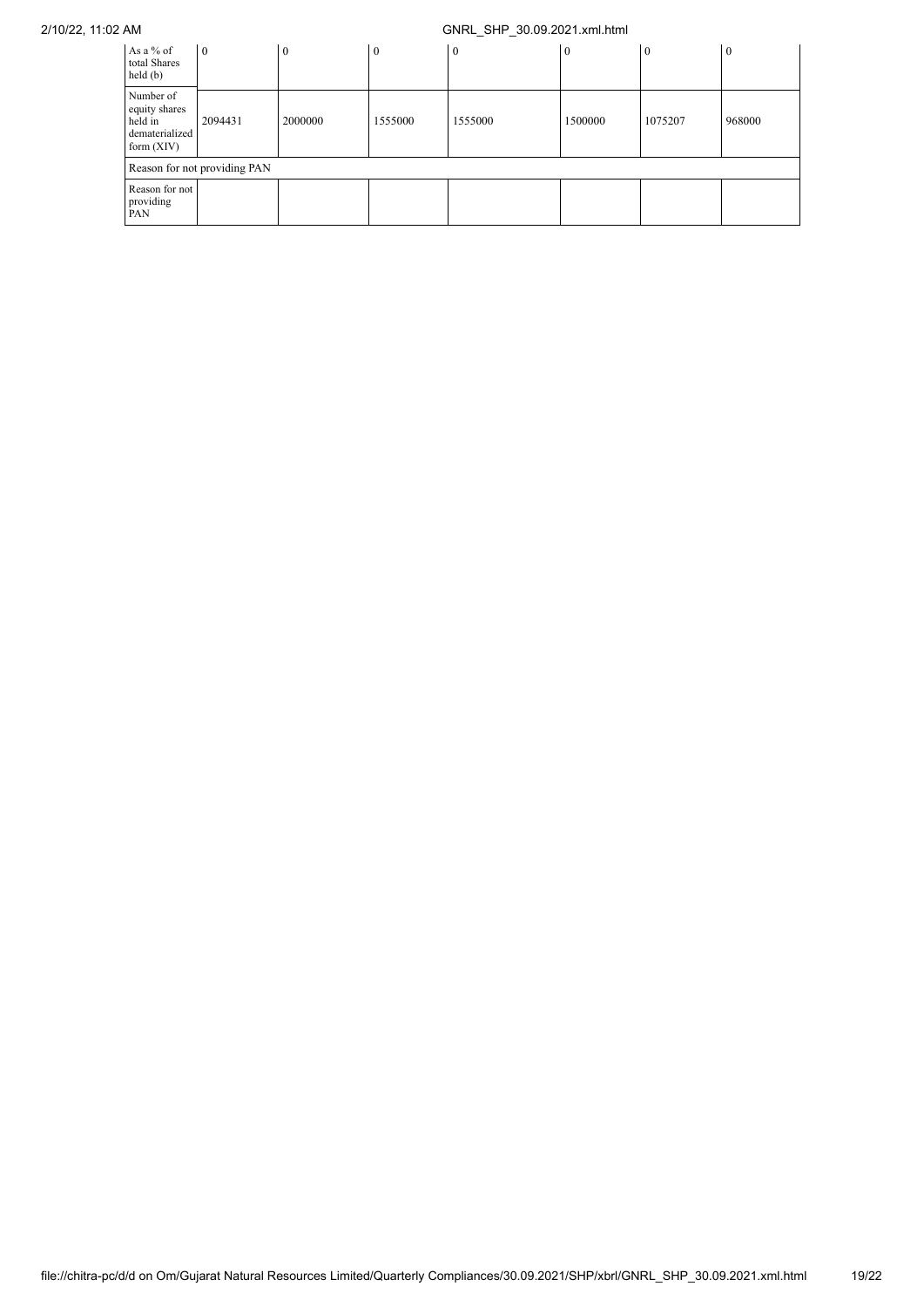|                                                                                                                                                                                      | Any Other (specify)                                           |                           |                  |                       |  |  |  |  |  |  |  |  |
|--------------------------------------------------------------------------------------------------------------------------------------------------------------------------------------|---------------------------------------------------------------|---------------------------|------------------|-----------------------|--|--|--|--|--|--|--|--|
| Searial No.                                                                                                                                                                          | 22                                                            | 23                        | 24               |                       |  |  |  |  |  |  |  |  |
| Category                                                                                                                                                                             | <b>Clearing Members</b>                                       | Non-Resident Indian (NRI) | <b>HUF</b>       |                       |  |  |  |  |  |  |  |  |
| Category / More<br>than 1 percentage                                                                                                                                                 | Category                                                      | Category                  | Category         |                       |  |  |  |  |  |  |  |  |
| Name of the<br>Shareholders (I)                                                                                                                                                      |                                                               |                           |                  | Click here to go back |  |  |  |  |  |  |  |  |
| PAN(II)                                                                                                                                                                              |                                                               |                           |                  | Total                 |  |  |  |  |  |  |  |  |
| No. of the<br>Shareholders (I)                                                                                                                                                       | 10                                                            | 15                        | 58               | 139                   |  |  |  |  |  |  |  |  |
| No. of fully paid<br>up equity shares<br>held (IV)                                                                                                                                   | 161169                                                        | 21476                     | 217552           | 45651415              |  |  |  |  |  |  |  |  |
| No. Of Partly paid-<br>up equity shares<br>held(V)                                                                                                                                   |                                                               |                           |                  |                       |  |  |  |  |  |  |  |  |
| No. Of shares<br>underlying<br>Depository<br>Receipts (VI)                                                                                                                           |                                                               |                           |                  |                       |  |  |  |  |  |  |  |  |
| Total nos. shares<br>held $(VII) = (IV) +$<br>$(V)$ + $(VI)$                                                                                                                         | 161169                                                        | 21476                     | 217552           | 45651415              |  |  |  |  |  |  |  |  |
| Shareholding as a<br>% of total no. of<br>shares (calculated<br>as per SCRR,<br>1957) (VIII) As a<br>% of $(A+B+C2)$                                                                 | 0.25                                                          | 0.03                      | 0.34             | 71.6                  |  |  |  |  |  |  |  |  |
|                                                                                                                                                                                      | Number of Voting Rights held in each class of securities (IX) |                           |                  |                       |  |  |  |  |  |  |  |  |
| Class eg: X                                                                                                                                                                          | 161169                                                        | 21476                     | 217552           | 45651415              |  |  |  |  |  |  |  |  |
| Class eg:y                                                                                                                                                                           |                                                               |                           |                  |                       |  |  |  |  |  |  |  |  |
| Total                                                                                                                                                                                | 161169                                                        | 21476                     | 217552           | 45651415              |  |  |  |  |  |  |  |  |
| Total as a % of<br><b>Total Voting rights</b>                                                                                                                                        | 0.25                                                          | 0.03                      | 0.34             | 71.6                  |  |  |  |  |  |  |  |  |
| No. Of Shares<br>Underlying<br>Outstanding<br>convertible<br>securities $(X)$                                                                                                        |                                                               |                           |                  |                       |  |  |  |  |  |  |  |  |
| No. of Shares<br>Underlying<br>Outstanding<br>Warrants (Xi)                                                                                                                          | $\boldsymbol{0}$                                              | $\boldsymbol{0}$          | $\boldsymbol{0}$ | 7500000               |  |  |  |  |  |  |  |  |
| No. Of Shares<br>Underlying<br>Outstanding<br>convertible<br>securities and No.<br>Of Warrants (Xi)<br>(a)                                                                           | $\mathbf{0}$                                                  | $\boldsymbol{0}$          | $\boldsymbol{0}$ | 7500000               |  |  |  |  |  |  |  |  |
| Shareholding, as a<br>% assuming full<br>conversion of<br>convertible<br>securities (as a<br>percentage of<br>diluted share<br>capital) (XI)=<br>$(VII)+(X)$ As a %<br>of $(A+B+C2)$ | 0.2                                                           | 0.03                      | 0.27             | 66.24                 |  |  |  |  |  |  |  |  |
| Number of Locked in shares (XII)                                                                                                                                                     |                                                               |                           |                  |                       |  |  |  |  |  |  |  |  |
| No. (a)                                                                                                                                                                              | $\boldsymbol{0}$                                              | $\boldsymbol{0}$          | $\boldsymbol{0}$ | 7500000               |  |  |  |  |  |  |  |  |
| As a % of total<br>Shares held (b)                                                                                                                                                   | $\boldsymbol{0}$                                              | $\boldsymbol{0}$          | $\mathbf{0}$     | 16.43                 |  |  |  |  |  |  |  |  |
| Number of equity<br>shares held in<br>dematerialized<br>form $(XIV)$                                                                                                                 | 161169                                                        | 21476                     | 217552           | 45651415              |  |  |  |  |  |  |  |  |
| Reason for not providing PAN                                                                                                                                                         |                                                               |                           |                  |                       |  |  |  |  |  |  |  |  |
| Reason for not<br>providing PAN                                                                                                                                                      |                                                               |                           |                  |                       |  |  |  |  |  |  |  |  |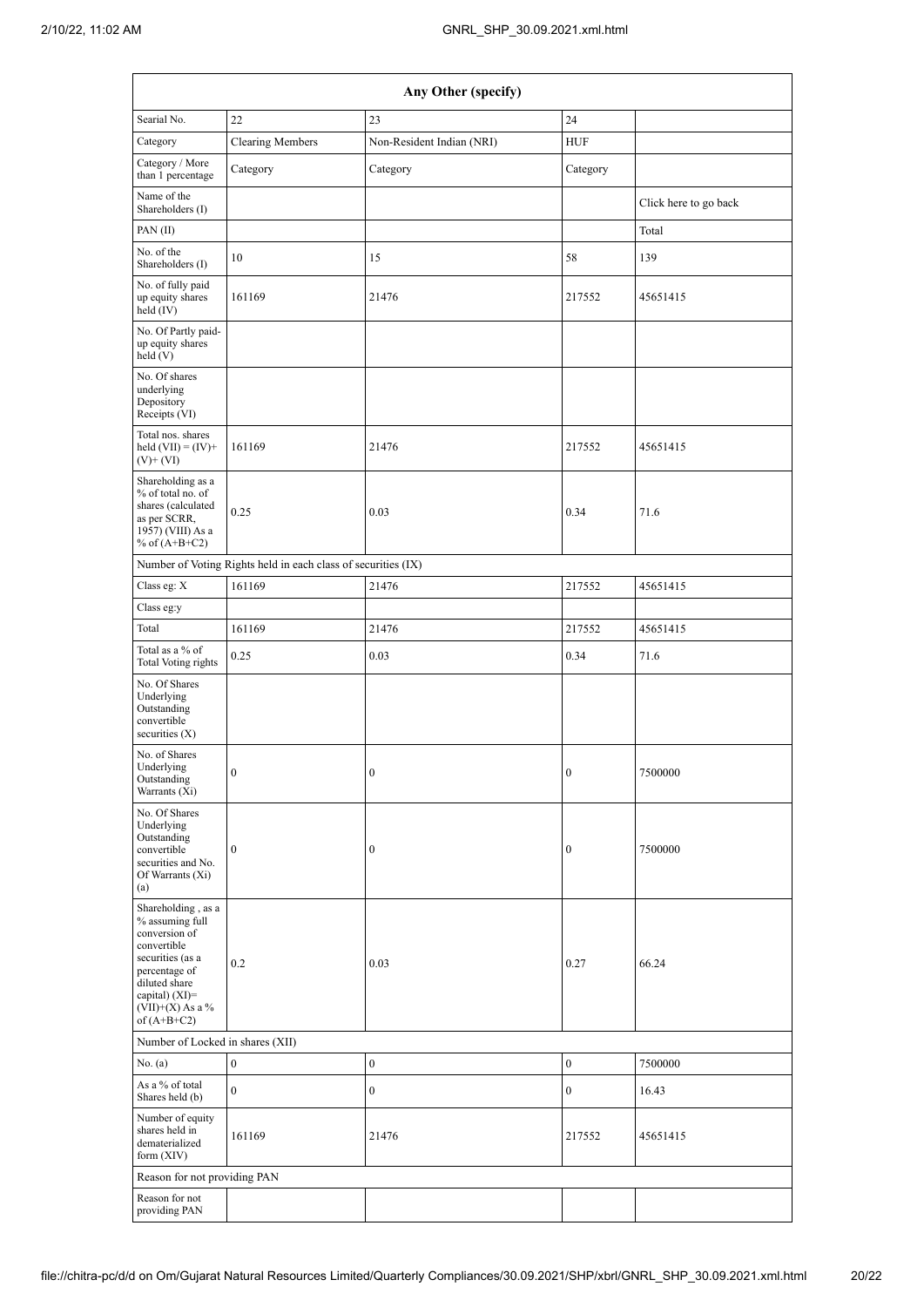|                        | <b>Text Block</b> |
|------------------------|-------------------|
| Textual Information(1) | Exempted          |